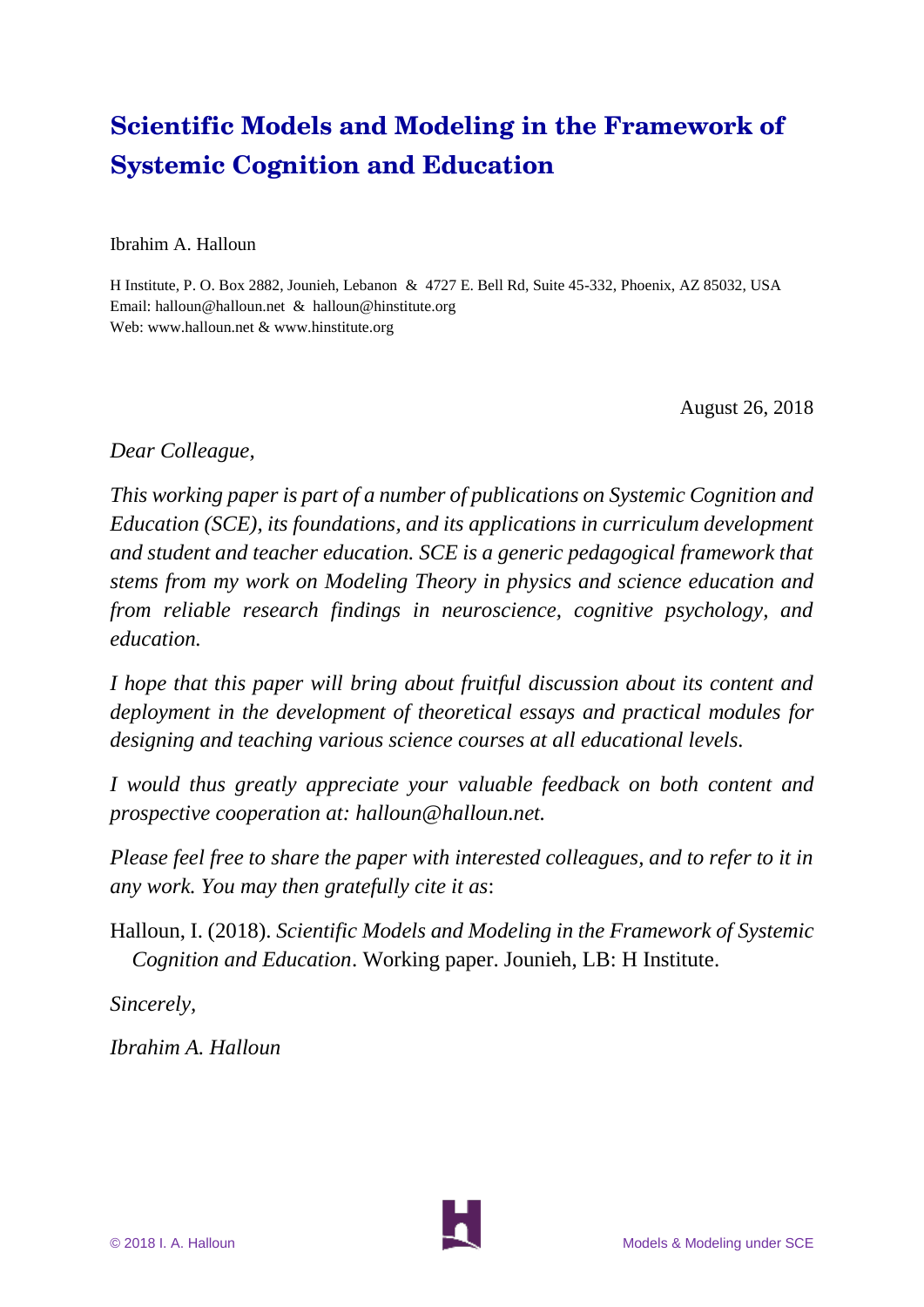# **Scientific Models and Modeling in the Framework of Systemic Cognition and Education**

Ibrahim A. Halloun

H Institute, P. O. Box 2882, Jounieh, Lebanon & 4727 E. Bell Rd, Suite 45-332, Phoenix, AZ 85032, USA Email: halloun@halloun.net & halloun@hinstitute.org Web: www.halloun.net & www.hinstitute.org

## **Abstract**

A scientific model is a conceptual system that represents a pattern in the structure and/or behavior of physical systems in the real world, and scientific modeling is a multifaceted dynamic, systemic process that involves model construction and deployment for well-defined purposes, including pattern description and explanation, and system investigation, transformation, and invention. Models and modeling may serve pedagogical purposes, especially in science education and in the framework of Systemic Cognition and Education (SCE). SCE is a generic pedagogical framework grounded in neuroscience, cognitive science, and reliable educational research, and designed to empower learners at all levels with dynamic, systemic profiles for lifelong learning and success in life. To this end, SCE calls to structure the content of any science course around powerful models and modeling habits with a systemic worldview that embraces patterns in human brain and mind. This paper presents an overview of models and modeling in the framework of SCE, and provides modeling tools like the system schema for model construction, a systemic scheme for model deployment, and a rubric for tracking the evolution of student profiles in meaningful ways. Science teachers can readily take advantage of these tools for mediating meaningful and sustainable learning of course materials and development of systemic profiles.

## **Keywords**

Cognition, evolution rubric, model, modeling, schema, system, taxonomy, transaction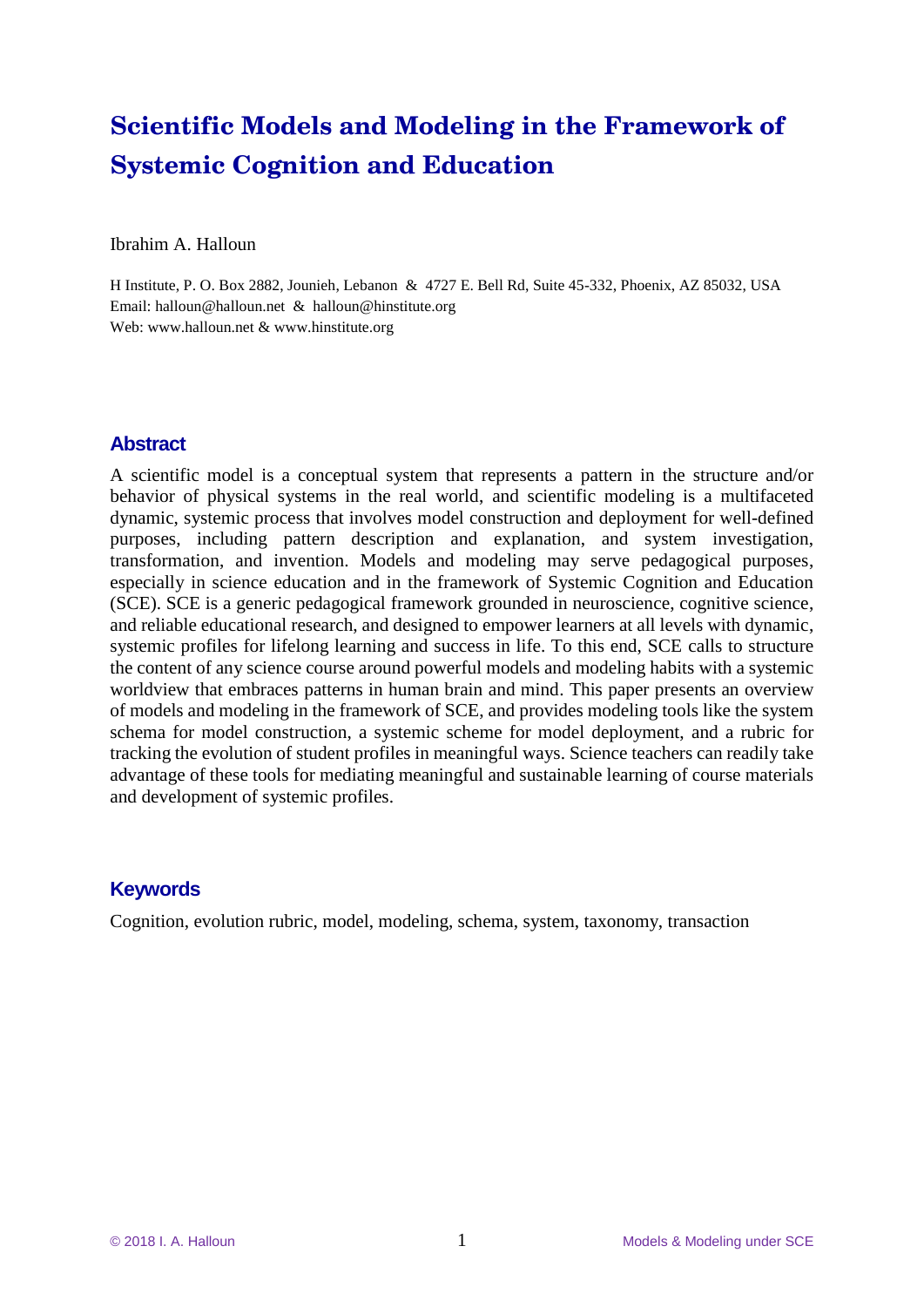Science is primarily concerned with the description and explanation of physical patterns in the universe, from the astronomical scale to the subatomic scale. This helps scientists and other professionals trace the history of physical realities (bodies and phenomena, living organisms included) and predict their future, change and control the state of such realities, discover new realities in the universe, and invent new artifacts of all sorts and scale. Scientists carry out their tasks through modeling inquiry. They construct, corroborate, and deploy conceptual models each of which represents a particular pattern in certain respects and to a certain extent, and serves a particular descriptive and/or explanatory function regarding the pattern in question. Scientific models and modeling can be transposed into pedagogical tools and processes which students of all levels can efficiently take advantage of for meaningful and sustainable learning of scientific theory. This paper discusses how this transposition can be achieved in the context of Systemic Cognition and Education, a generic pedagogical framework for student and teacher education.

The merits of models and modeling processes are being increasingly recognized not only in scientists' work, but, most importantly, in human cognition in general and in science education in particular. In science, models are principal means, if not *the* chief ones, with which scientists: (a) represent, investigate, transform, and impose order on, physical systems and phenomena, and (b) put together scientific theory coherently and corroborate it efficiently (Bunge, 1967; Giere, 1988; Harré, 1970, 1978; Hempel, 1965; Hesse, 1970; Wartofsky, 1968). Some cognitive scientists have even argued that model construction and deployment are not restricted to science, and that related processes and products extend to all sorts of human endeavors (Bower & Morrow, 1990; Gentner & Stevens, 1983; Giere, 1992; Johnson-Laird, 1983; Lakoff, 1987).

Prominent organizations concerned with science education have long been calling for scientific literacy, and for aligning science curricula and pedagogical practices with scientific episteme and practice, as well as with natural human cognitive processes and outcomes (AAAS, 1990, 1993; AAC&U, 2002; NASEM, 2018; NRC, 1996, 2012; NSTA, 1995). To this end, scientific models and modeling inquiry have been constantly considered to be the most effective pedagogical tools and processes. Such calls have been heeded and justified in the works of numerous science educators<sup>1</sup>.

This article is the culmination of over three decades of model-based research and instruction into which this author has been engaged in cooperation with many educators based mostly in USA and Lebanon. It presents an overview of what experiment and experience have shown to be efficient teaching practice in bringing about meaningful and sustainable learning of science, especially in secondary school and university courses (Halloun, 1984, 1994, 1996, 1998a & b, 2000, 2001, 2003, 2004/6, 2007, 2011; Halloun & Hestenes, 1987). The article promotes modelbased student transaction with physical realities in the context of Systemic Cognition and Education (SCE). SCE is a generic pedagogical framework that calls for educational curricula and settings to be designed as dynamic systems the main function of which is to bring about systemic citizens empowered for lifelong learning and success in various aspects of life (Halloun, 2017a & b, 2019, in preparation).

The article comes in seven sections. It begins with an overview of certain aspects of SCE that bear directly on what the article is about, primarily systemic, model-based transactions with physical realities that help empowering students with systemic profiles. A discussion follows

<sup>&</sup>lt;sup>1</sup> See, for example, Bullock, 1979; Casti, 1989; Clement, 1989, 1993; Develaki, 2006; Doerr, 1996; Dominguez, De la Garza & Zavala, 2015; Erduran, 2001; Gee, 1978; Giere, 1994; Gilbert, 1991; Glas, 2002; Hafner & Stewart, 1995; Joshua & Dupin, 1989, 1999; Justi & Gilbert, 2002; Lattery, 2017; Moreira & Greca, 1995; Nersessian, 1995; Nicolaou & Constantinou, 2014; Passmore and Stewart, 2002; Redish, 1994; Shore et al., 1992; Smit & Finegold 1995; Steen, 1990; Treagust, Chittleborough & Thapelo, 2002; Viau, 1994; White, 1993; Windschitl, 2004.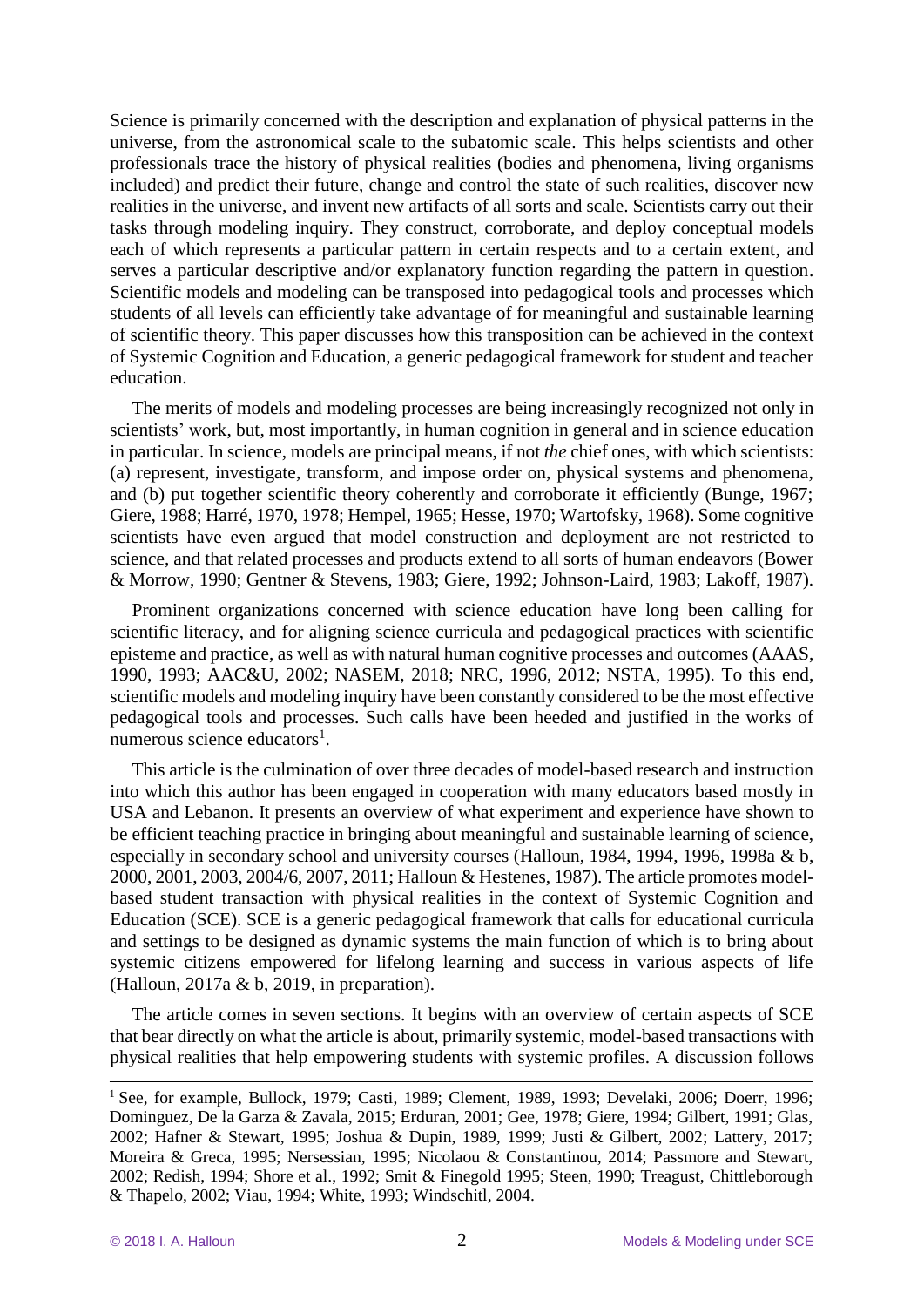in the second section about how such transactions are carried out in science through conceptual models that represent patterns in the structure and/or behavior of well-delineated physical systems in the real world. In the third section, a four-dimensional system schema is presented for defining any system, scientific models included, along with a taxonomy of learning outcomes that helps systematizing system definition in accordance with the schema. Systemic model construction and model organization in particular cognitive hierarchies are subsequently discussed in the following two sections. Systemic model deployment following a particular modeling scheme and as an integral part of model construction in systemic learning cycles makes the object of the sixth section. This section also includes a rubric that helps teachers trace the evolution of their students' profiles, and design necessary learning tasks, assessments included, to keep profile evolution on track. Following a seventh section that highlights the importance and feasibility of cross-disciplinarity in science courses, the article concludes with a call for science teachers to adopt model-based pedagogy that empowers students for success in life and not for just passing conventional exams.

# **1. Systemic Cognition and Education**

Systemic Cognition and Education (SCE) is a generic pedagogical framework for student and teacher education. SCE is grounded in reliable research in education, and especially in cognitive sciences and neuroscience, and in the history and philosophy of science. According to SCE, our experiential knowledge about the physical world, i.e., knowledge that results from direct experience with physical realities (objects and events), emerges from continuous transaction with this world. The transaction consists primarily of realist-cognitive exchange or negotiations between a given physical reality exposed to our senses and our human mind. The transaction is most efficient, and the emerging knowledge most meaningful and productive, when: (a) all entities involved, including the mind of the person engaged in the experience, are treated as interacting dynamic systems or parts of systems, and when (b) the transaction is part of a comprehensive systemic education that works to empower students for lifelong learning and success in various aspects of life (Halloun, 2017a, 2019, in preparation).

## *1.1 Human transaction with physical realities*

Human transaction with any physical reality involves cognitive processing in the brain of select information our senses relay to the brain about the reality (filtered perception). The process entails negotiations in the brain between filtered perception and prior knowledge, and results in an *emergent conceptual image* of the physical reality stored in our memory. The image represents the reality in question in certain respects and to a certain extent, and is not in any respect a true copy of the physical reality. It is an emergent mental construct that blends in specific ways real afferent data from the reality as relayed to us by our perceptual system along with prior knowledge that is called upon in the memory of each of us to process afferent data and make sense of it.

As indicated in Figure 1, the transaction involves constant evaluation of the conceptual image and invoked prior knowledge, and subsequent regulation of both image and knowledge. Regulation may range from simple image refinement to the construction of an alternative image altogether. It involves changes in prior knowledge stored in short-term and/or long term memory, in order to accommodate image encoding, consolidation, and integration in memory (Halloun, 2017a, 2019).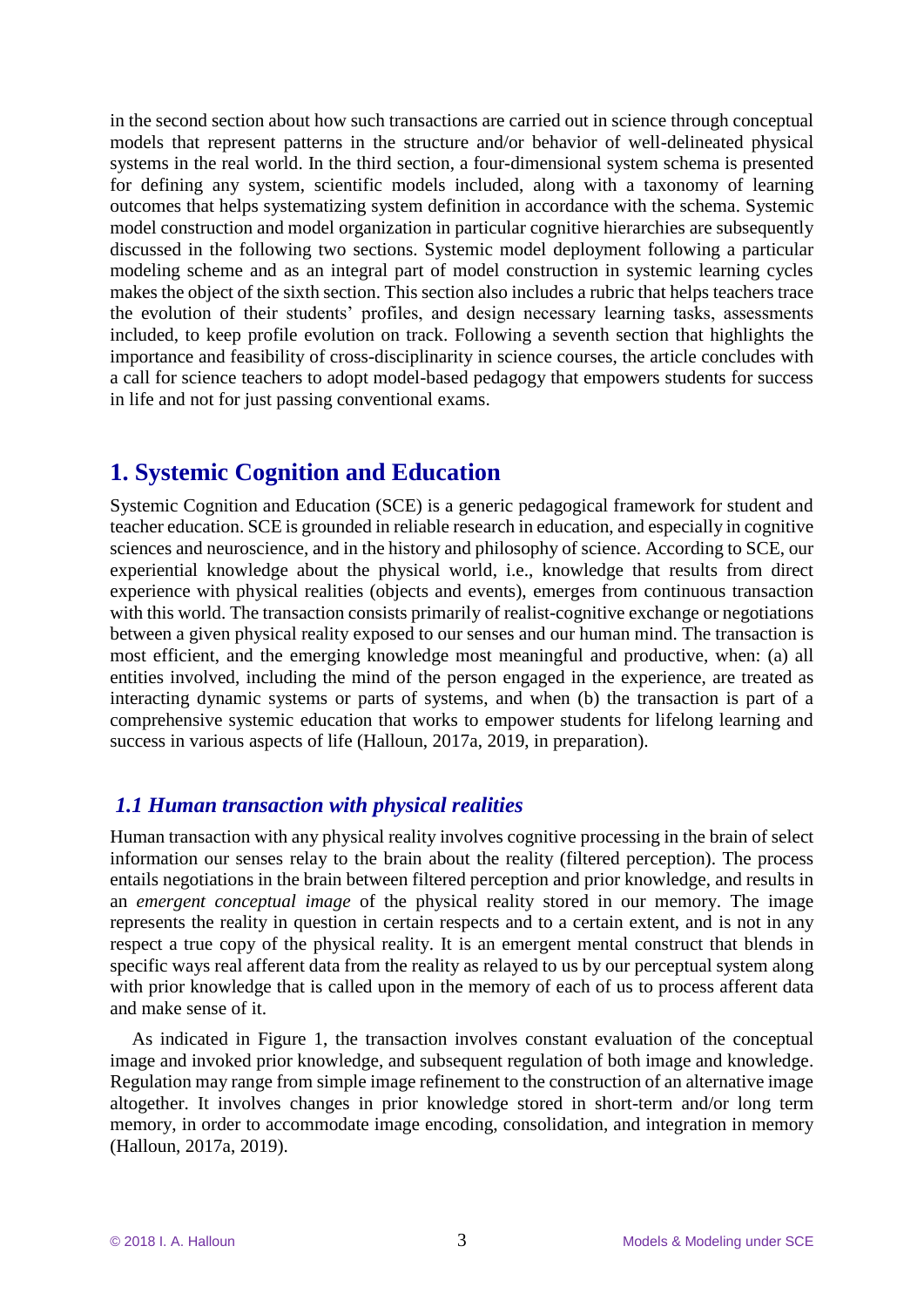

**Figure 1**. Human transaction with physical realities.

According to SCE, the transaction is most efficient and meaningful if carried out consciously and systematically as a systemic process whereby all involved entities are treated as interacting systems in the manner discussed below. This includes the physical reality, the person(s) involved in the transaction and their brain(s), and the conceptual image that is most meaningful when conceived in the form of a scientific model.

#### *1.2 Systemism*

Philosophers and cognitive scientists have long argued for systemism, i.e., for a systemic worldview whereby the entire world around us and within us is considered to consist of interacting dynamic systems. Such a worldview is esteemed optimal for bringing cohesion and coherence to the world around us, as well as to our own thinking, and for making sense of the world and understanding certain aspects therein that may not be easily conceived – and perhaps that may not be conceived at all – without such worldview. In this respect, accomplished people, especially professional experts, have been constantly shown to be distinguished from other people more in how they organize knowledge than in how much knowledge they hold in mind, and more in how they systematically deploy generic skills that cut across various professions, than in how they follow idiosyncratic or profession-exclusive heuristics. System-based organization (model-based, in science) comes then as most effective and efficient for structuring content knowledge. Similarly, systemic thinking, i.e., exploring the world purposely as a world of systems, and consciously constructing, retaining in memory, and deploying conceptual systems, especially scientific models, holds a superior standing when it comes to process knowledge<sup>2</sup>.

The importance of a systemic worldview on all aspects of our life has led many reformists to call for "systems-level understanding" of various topics taught at different levels of education (Garcia et al., 2014; Goleman & Senge, 2014; Johanessen, Olaisen & Olsen, 1999; Laszlo, 2015; Liu et al., 2015). Accordingly, some educators have begun integrating successfully "systems thinking" in their teaching (Assaraf & Orion, 2005; Hmelo-Silver, Marathe & Liu, 2007; Mehren et al., 2018; Rodriguez, 2013; Waters Foundation, 2010). We call for a systemic education that explicitly and systematically adopts a generic systemic framework under which all actors (teachers included), organizations (schools and governing authorities included), mechanisms and products (curricula and learning outcomes included) are conceived as systems or parts of interacting systems that work in tandem to serve the major purpose of bringing up systemic citizens.

<sup>&</sup>lt;sup>2</sup> See, for example, Assaraf & Orion, 2005; Bachelard, 1934, 1949; Bower & Morrow, 1990; Bunge, 1967, 1973, 1979, 1983a & b, 2000; Čančula, Planinšič & Etkina, 2015; Casti, 1989; Chi, Feltovich & Glaser, 1981; Clement, 1989; Develaki, 2006; Gentner, & Stevens, 1983; Giere, 1988, 1992, 1994; Glas, 2002; Halloun, 2004/6, 2007, 2011, 2017a, 2019; Harré, 1970; Hempel, 1965; Hesse, 1970; Hmelo-Silver & Pfeffer, 2004; Hmelo-Silver, Marathe, & Liu, 2007; Johanessen, Olaisen, & Olsen, 1999; Johnson-Laird, 1983, 2006; Lakoff, 1987; Laszlo, 2015; Liu et al., 2015; Nagel, 1979; Reif & Larkin, 1991; Rodriguez, 2013; Vallée-Tourangeau & Vallée-Tourangeau, 2014; Wartofsky, 1968.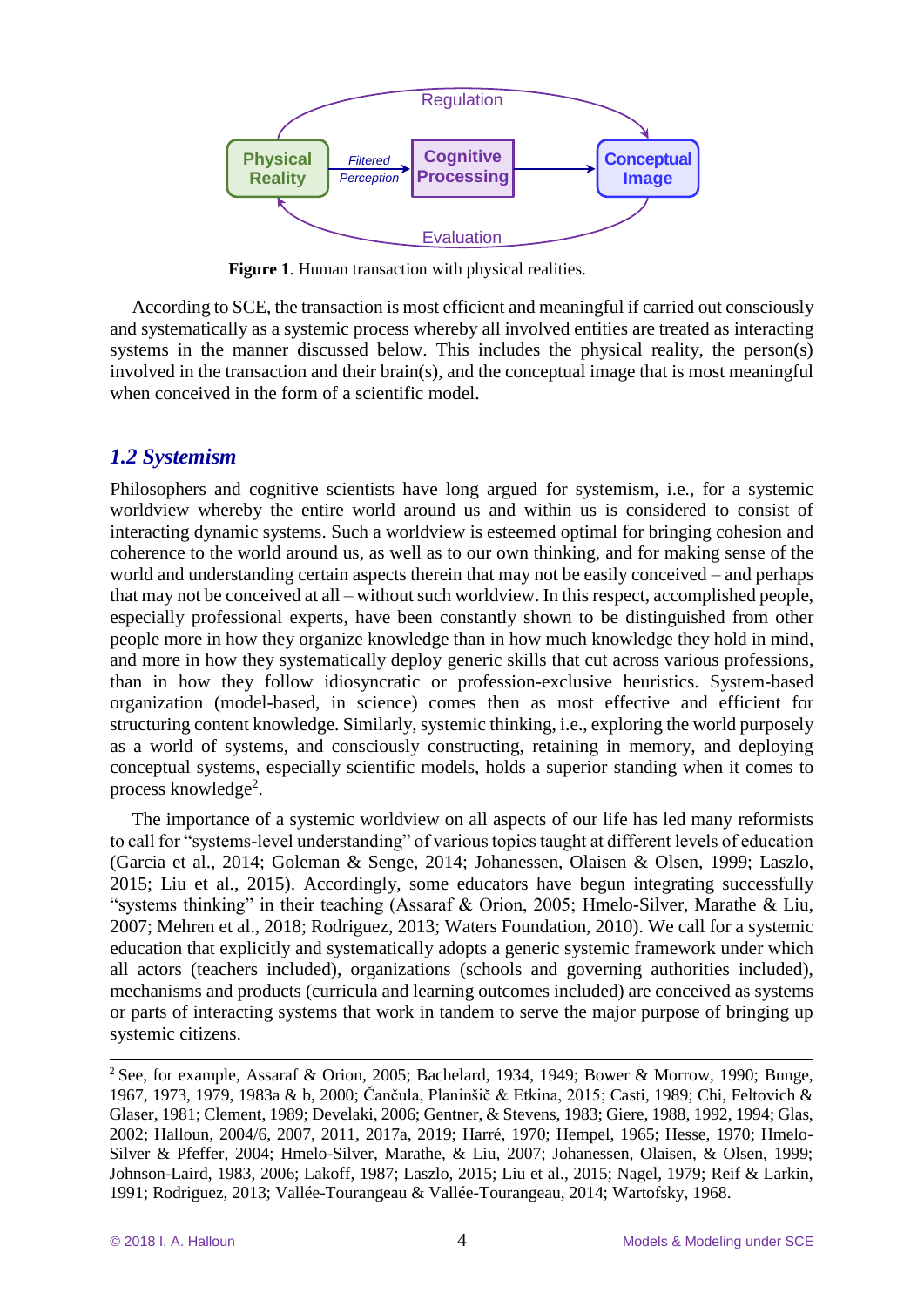## *1.3 Systemic student profile*

Systemic education brings about learners with systemic profiles that embody professionals' patterns of success in modern life and that have at least four major general traits in common that would qualify them as 4P profiles. A 4P profile is the dynamic, constantly evolving profile of a systemic, well-rounded citizen empowered for lifelong learning and success in life, and characterized with progressive mind, productive habits, profound knowledge, and principled conduct (Fig. 2). The four P's are not absolute traits of a "one-size fits all" profile. They are universal "qualifiers" for distinct individual profiles which reliable research in cognitive science has constantly proven to be necessary for success – and excellence – in any aspect



**Figure 2**. 4P profile.

of life and in any era, especially our modern era (Halloun, 2017a, 2019).

- *Progressive* mind refers to an overall systemic and dynamic mindset with clear vision and determination to empower oneself and others for continuous growth and enhancement of various aspects of life.
- *Productive* habits refer to practical and efficient cognitive and behavioral habits that are prone to systematic improvement and creative and advantageous deployment in various aspects of life.
- *Profound* knowledge refers to a sound, essential, and coherent corpus of knowledge that readily lends itself to continuous development and efficacious and efficient deployment in various aspects of life.
- *Principled* conduct refers to productive and constructive conduct in all aspects of life, while intuitively driven for excellence and guided by a widely and duly acclaimed value system.

Under SCE, science courses of any level contribute to the development of a student's 4P profile through engagement in structured transactions with physical realities that involve the construction and deployment of scientific models with appropriate systemic tools and following systemic rules of engagement.

Systemism predominates in science where the construction and deployment of scientific models in the context of appropriate theory and paradigm are the prime systemic processes in all sorts of transaction with the physical world. As discussed in § 4, a scientific model is a conceptual system, a system conceived by human minds in a readily communicable fashion, and mapped onto particular aspects of physical realities manifesting a particular pattern. Science education is thus most propitious for, and should therefore be particularly concerned with, helping students of all levels develop, and live by, such model-based systemic worldview.

# **2. Systemic transaction with physical realities**

Science helps us systematize our transaction with the real world (Fig. 1). More specifically, it helps us systematize how we go about:

1. exploring existing physical realities, i.e., describing and explaining their state (or change of state);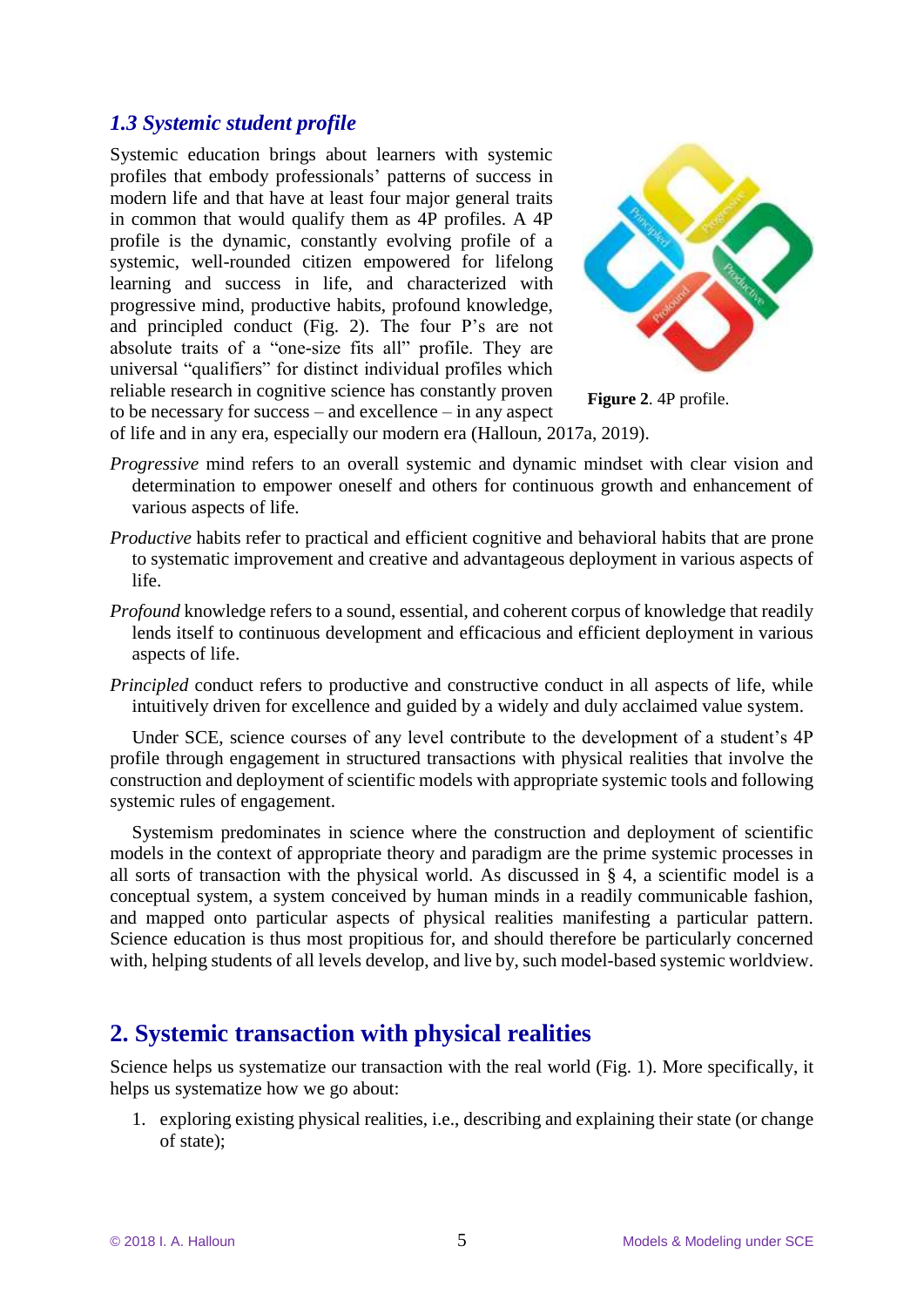- 2. organizing subsequent knowledge about such realities into scientific theory and paradigm, a paradigm being a coherent set of complementary theories governed by common metaphysical tenets and constructed and deployed in accordance with similar rules;
- 3. deploying scientific knowledge efficiently for various purposes, including but not limited to tracking the history or evolution of existing physical realities and predicting their future, controlling and changing their current and future state, discovering new physical realities in the universe, and inventing novel realities including, but not limited to, technological artifacts.

Systematization of our transaction with the physical world begins by imposing order in this world from both ontological and epistemological perspectives. From an ontological perspective, scientists concentrate on universal patterns. From an epistemological perspective, scientists represent, in specific respects of interest, various physical systems manifesting a particular pattern with a single scientific model in the context of an appropriate scientific theory (Fig. 3).

## *2.1. Patterns and models*

Patterns predominate in the universe at all levels, from the subatomic scale to the galactic scale, including the human mind, brain, and body. Patterns, like those in the structure of atoms and solar systems or the day-and-night and seasons cycles on Earth, are morphological (structural) or phenomenological (behavioral) regularities across space and time in the state of physical realities of all sorts and scale. Patterns predominate in our thoughts and memories as well, and mental patterns are crucial for sustaining knowledge in our long term memory. We also have a natural tendency to look for patterns in the world around us, and even to rationally impose patterns on what we perceive in this world or conceive about it (Halloun, 2017a, 2019).

Physical patterns are best revealed through *systemism*, i.e., a systemic worldview whereby we look at physical realities not individually and in isolation from each other, but in relation to each other in well-delineated physical systems (*ibid*). Simply put, and as discussed in § 2.2 and further elaborated in § 3.1, a physical system is a set of physical entities (objects and their properties) that interact with each other, or that are connected or related to each other, in isolation from other entities, or in connection to certain surrounding entities that make up the environment of the system. Various entities interact to maintain the system as a whole in a given state and allow it to serve a specific function, operate in specific modes, and bring about a specific output.

As indicated in Figure 3 and discussed in § 3.2, a scientific model is a conceptual system, a humanly conceived abstract system, that corresponds to, or that is mapped onto, only those



**Figure 3**. Systemic transaction through a scientific model (conceptual image) with many physical systems manifesting a particular pattern.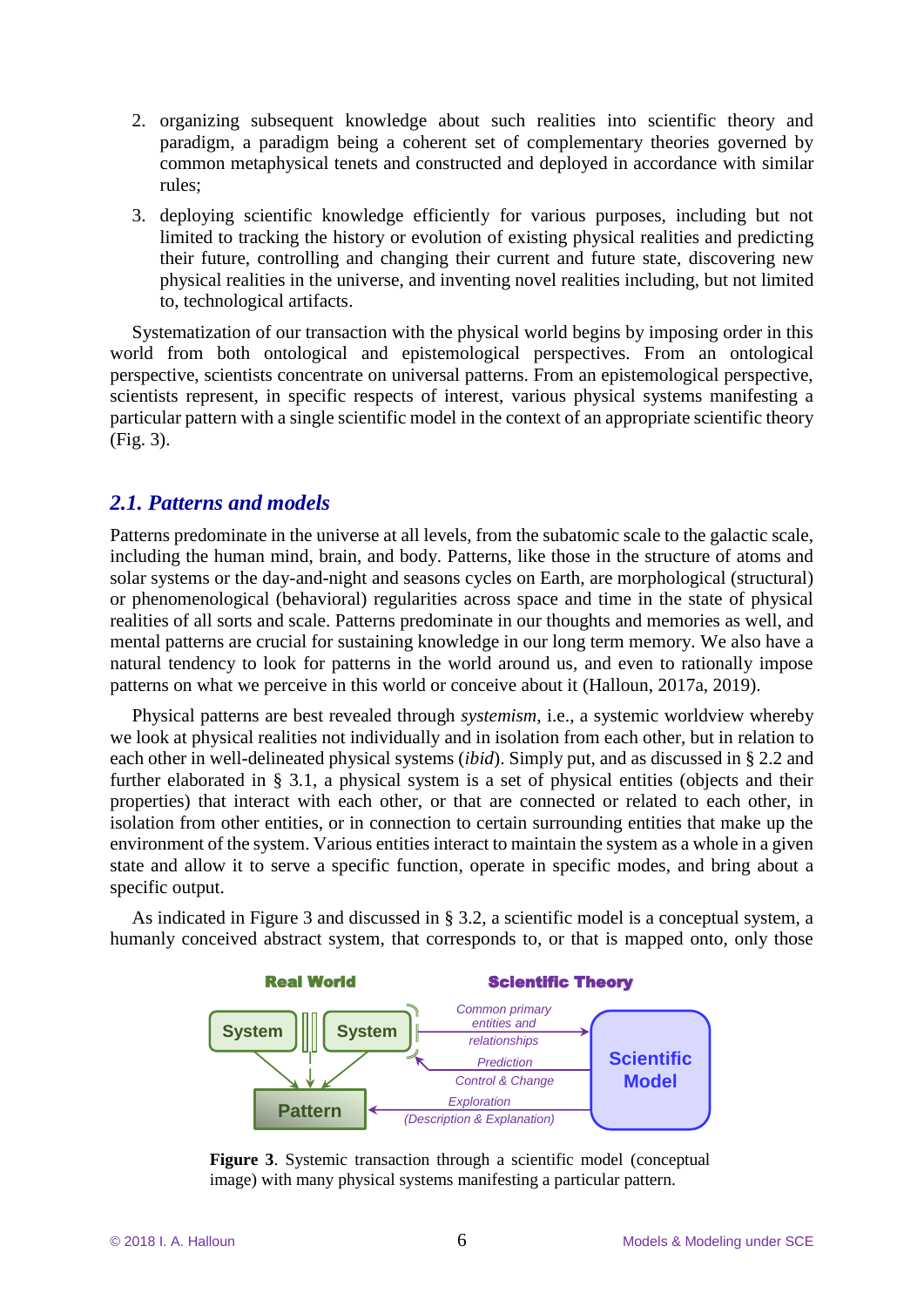primary interacting physical entities and mutual interactions (or connections or relationships) that are common to all physical systems and that are significant to the pattern of interest. The conceptual model may eventually be reified into a physical model, i.e., a physical system consisting of physical entities similar to or representing only the primary entities considered in the model referents, i.e., in the physical systems manifesting the pattern in question.

Every scientific theory provides principles and other premises for various modeling processes the most important of which are the construction, corroboration, and deployment of a particular set of scientific models. Each model is constructed with the exclusive function of describing and/or explaining, in specific respects and to a certain level of approximation or precision, a particular pattern in the real world. Like any conceptual image, the model is constantly evaluated and regulated (Fig. 1). The model is evaluated primarily by deploying it for the prediction of specific aspects which its function is about in the state (or change of state) of its referents (Fig. 3). It is corroborated, and thus inducted in the corresponding scientific theory, if it allows good predictions at the set level of precision. Otherwise, the model is regulated (modified or replaced altogether) and then evaluated as before. Once induction achieved, the model may be used for the control and change of its referents, and the discovery and invention of entirely new referents. It continues to be evaluated and regulated in the process.

#### *2.2. System delineation*

A scientific model is a conceptual image that represents in specific respects many physical systems manifesting a specific pattern (Figs. 1 and 3). Figure 4 shows how we may delineate a physical system by convenience, i.e., how we may set its boundaries with its environment, if any, in order to best reveal the pattern of interest or any other system function, operation, and output we might be interested in (Halloun, 2004/6, 2007). For the purpose of model construction, the boundaries are set to account exclusively for certain entities (objects and their properties) and interactions (or connections or relationships) among entities. These are *primary* entities and interactions. They set the state of interest of any given system or the common state of many systems that reveals the pattern which the scientific



**Figure 4**. System delineation for model construction.

model is supposed to describe and/or explain. Primary entities and interactions are distinguished from their *secondary* counterparts that are ignored in model construction. Secondary entities and interactions are actually part of the physical makeup of any system and its environment. They are ignored in model construction because they do not contribute significantly to the system state of interest, and particularly not to pattern description and explanation.

Boundaries are set sometimes so that the system consists of a single entity within a particular environment, if any. The system is then called a *simple* system, and so is the model that represents it. Otherwise, boundaries may be set to enclose all entities of interest inside the system and end up with an *isolated* system of no environment to consider. At all times in model construction, we are exclusively interested in specific primary interactions. Three instances of primary interactions that are typically considered in scientific models are depicted in Figure 4.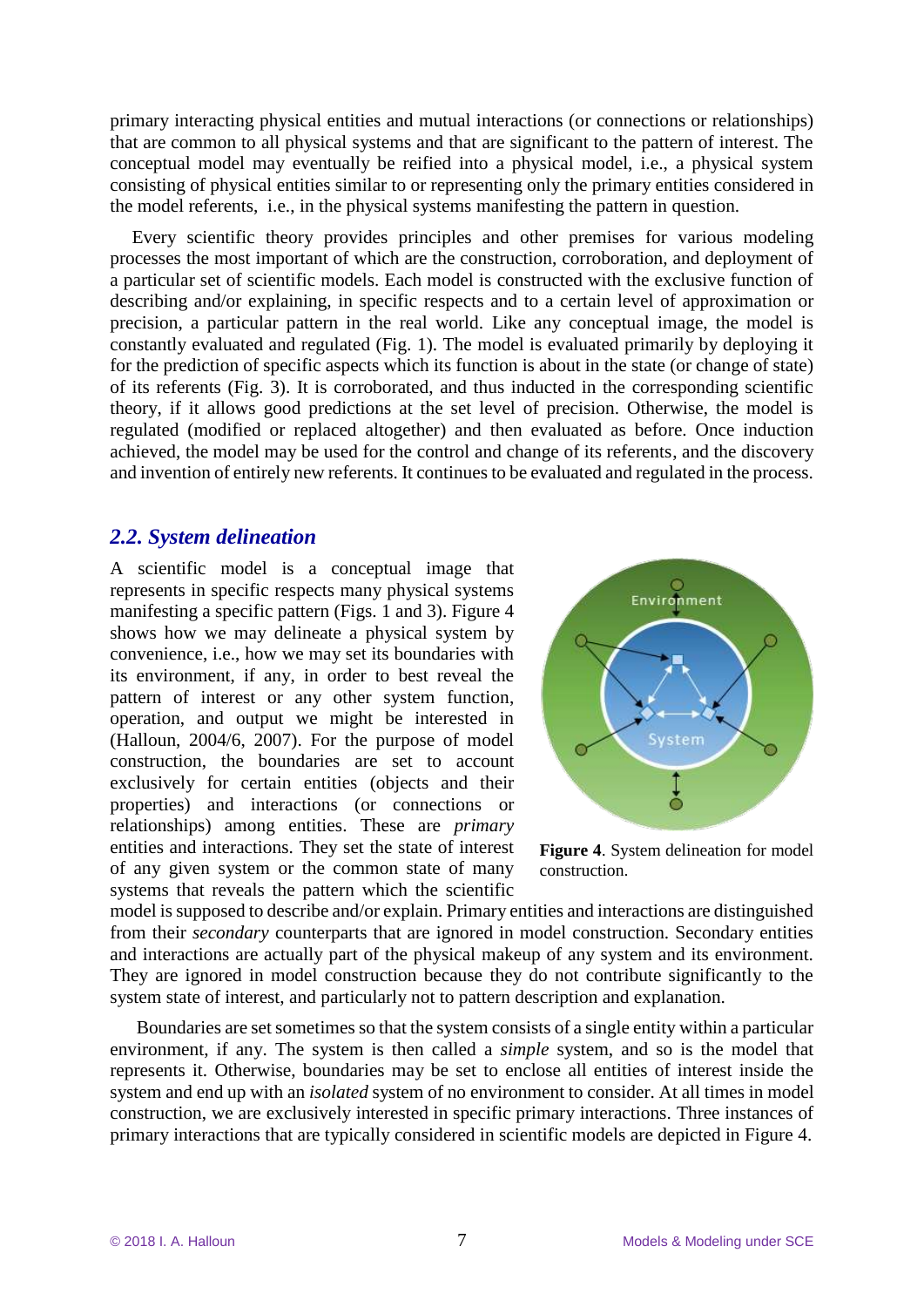The two-sided arrows in Figure 4 between system *constituents* (entities inside the system depicted with squares) indicate an interest in *mutual inter*actions between connected entities. The one-sided arrows between certain *agents* in the environment (entities outside the system depicted with disks) and constituents of the system indicate an interest only in the *action of* those agents on designated constituents, but not in the reciprocal action (sometimes called reaction) of system constituents on agents. The two-sided arrows between the system boundaries and agents in the environment indicate an interest in certain *mutual inter*actions between connected agents and the system as a *whole,* thus in the synergetic impact on the environment of all system constituents acting together, and not the impact of individual constituents.

SCE provides appropriate tools to systematize how we may define systems of all sorts and deploy them in appropriate educational settings. In particular, it provides for transposing scientific models from tools of scientists' transaction with the real world into efficient pedagogical tools for meaningful and productive learning of science. This is what our attention is turned to in the rest of this article.

## **3. System schema and taxonomy of learning outcomes**

A system has been defined in a variety of ways in the literature, but they all converge on the idea that a system may consist of one entity (if simple) or many interacting or connected entities (if compound) confined within well-defined boundaries to serve particular purposes. The constituent entities, and thus the system, may be either physical, if consisting of material objects, or conceptual, if consisting of humanly conceived and communicable abstract elements like in the case of scientific models.

We define a system of any sort, in both the physical world and the conceptual realm of human knowledge, in accordance with a four-dimensional schema (Fig. 5) that specifies the system's scope, constitution, and performance in the context of an appropriate framework (Halloun, 2011, 2017a, 2019). The schema may be used for both scientific and pedagogical purposes. In the latter respect, a system of any sort may be defined along the four dimensions of the schema in the form of learning outcomes spelled out in accordance with SCE taxonomy of such outcomes.

#### *3.1. System schema*

The system schema serves as a template for the construction of any system, scientific models included. It is also a tool for all sorts of systemic applications in education, from the design of a curriculum and curriculum materials, textbooks authoring included, to the use of models in class as pedagogical tools. The four dimensions of the schema, framework, scope, constitution, and performance, are outlined here for any system. The use of the schema in the construction of scientific models in science courses is discussed and illustrated in the following section.



**Figure 5**. System schema.

1. The *framework* of a system consists of all: (a) theoretical premises, like assumptions, principles, value system, and other ontological, epistemological, methodological, and axiological maxims and provisions typically spelled out in the paradigm of a professional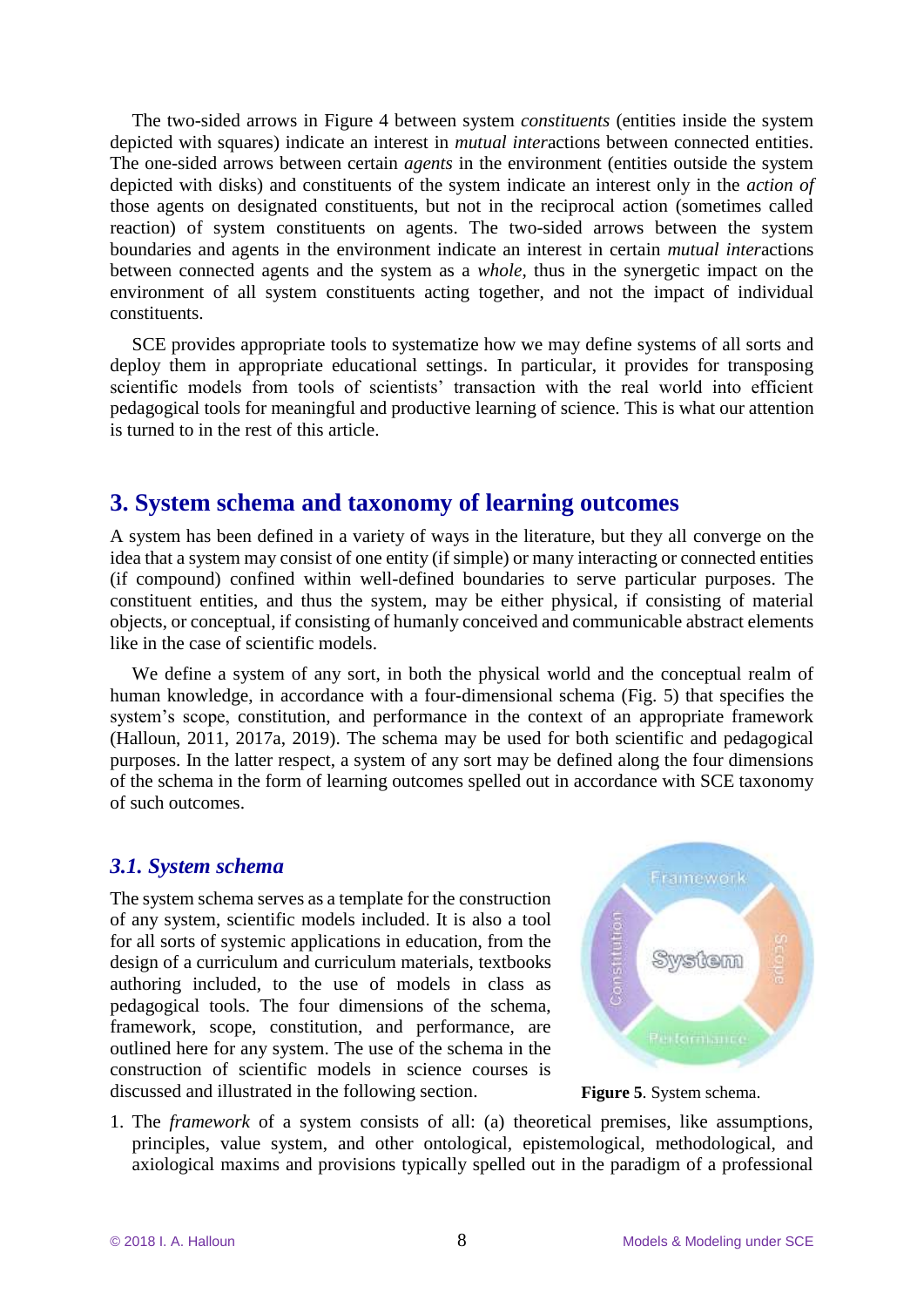community, and (b) ensuing strategic choices, which, along with theoretical premises, guide the specification and reification of the scope, constitution, and performance of a system.

- 2. The *scope* of the system specifies:
	- a. the system *domain*, or the field or area in which it exists and is of importance;
	- b. the system *function*, or the specific purposes it is meant to serve in that domain.
- 3. The *constitution* of the system specifies:
	- a. the system *composition*, i.e., its primary constituents that may be physical or conceptual entities (objects and their primary individual properties) inside the system, and that are relevant to its function, as opposed to secondary entities that may actually be part of the system but that may be ignored because we deem them irrelevant to the system function;
	- b. the system *structure*, i.e., primary connections (interactions or relationships) among primary constituents that determine how the system serves its function;
	- c. the system *environment*, i.e., its primary agents or primary physical or conceptual entities outside the system, other systems included, along with their primary individual properties, that may significantly affect the system structure and function;
	- d. the system *ecology*, i.e., primary connections (interactions or relationships) between individual primary agents and constituents, and/or between the system as a whole and its environment, that significantly affect how the system serves its function (and affects the environment, if we are interested in the mutual system-environment impact).

It is worth stressing here that, for pedagogical purposes discussed elsewhere (Halloun, 2001, 2004/6), the composition and environment facets of the constitution dimension only list system constituents and agents, and do not establish connections among them. The latter are the object of the structure and ecology facets.

- 4. The *performance* of the system specifies:
	- a. the system *processes*, i.e., dynamical actions (operations, mechanisms, or maneuvers) which constituents, and/or the system as a whole, might be engaged in, on their own (isolated system) and/or under external influence (of the environment), in order to serve the function of the system following specific rules of engagement;
	- b. the system *output*, i.e., products, events, or any other effect (services included, when the system is, say, of social or industrial nature) that the system actually brings about, on its own or in concert with other systems as a consequence of its ecological interactions and processes, and that may fall within or beyond the scope originally set for the system.

## *3.2. Taxonomy of learning outcomes*

For pedagogical purposes, a system, and particularly a scientific model, is specified under SCE in the form of *expected* learning outcomes along the four dimensions of the system schema. A *learning outcome* is a unique bit of content or process knowledge, or of any other related state of mind, that a student has actually achieved, at the cognitive or behavioral levels, and sustained in memory about a particular schematic aspect of a particular scientific model or any other object of learning, or about an aspect common to a variety of such models or objects. Learning outcomes come in four types or categories distinguished in the four-dimensional SCE taxonomy: epistemic, rational, sensory-motor, or affective. Each dimension of the taxonomy, or each type or category of learning outcomes, is further classified into a number of *facets* or subcategories that may be specific to a particular field or common to many fields (Halloun, 2017b).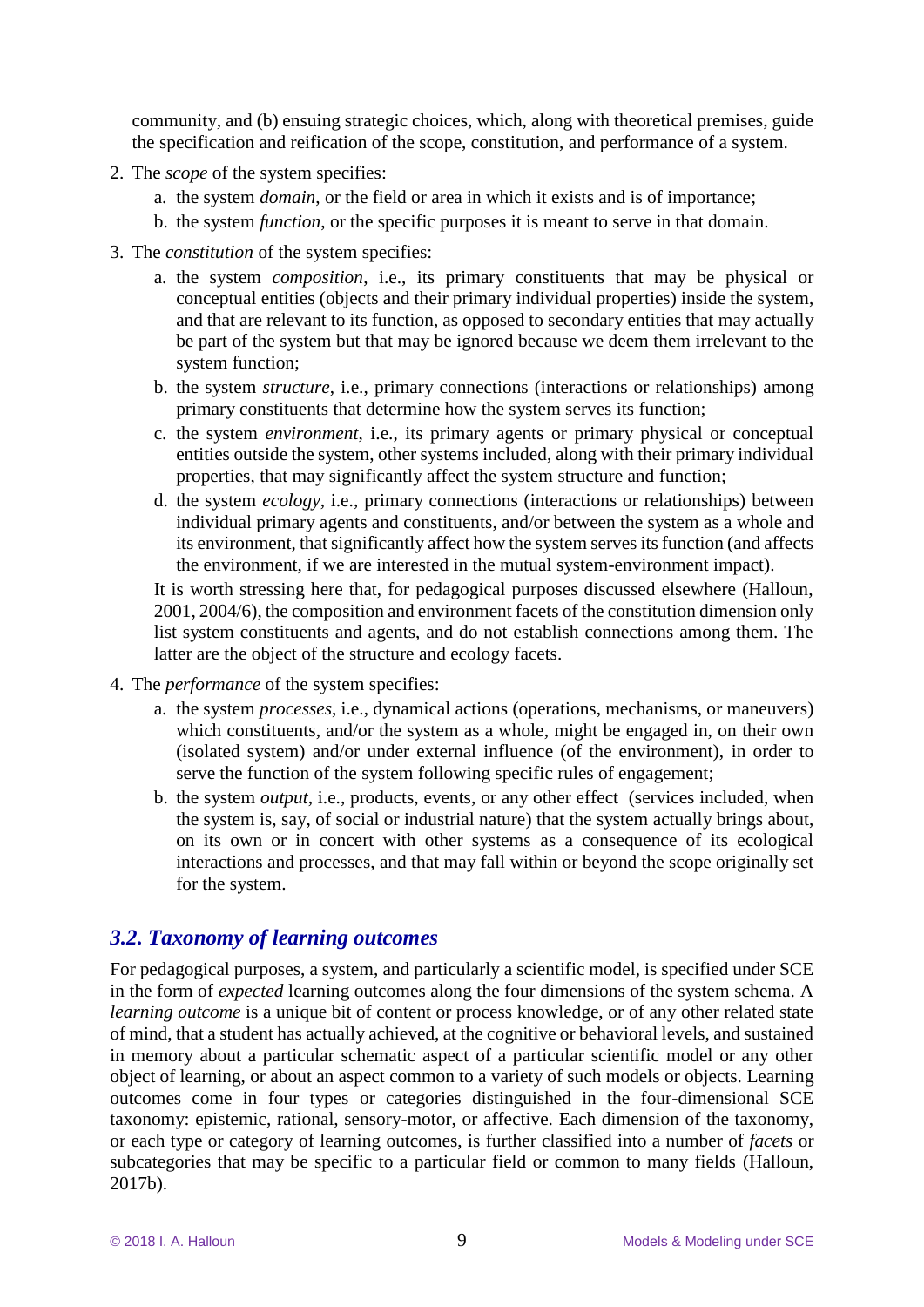- *Epistemic* learning outcomes pertain to various types of *conceptions* of content knowledge. Conceptions include concepts, laws, theorems, and other abstract constructs conceived to distinguish a particular entity from other entities in the physical world or the mental realm, or to describe or explain common morphological or phenomenological aspects of various entities. Each conception may be further classified into a number of subcategories. For example, scientific laws may be classified into state, composition, interaction, causal, and quantification laws.
- *Rational* learning outcomes pertain to various types of *reasoning skills* of process knowledge. A reasoning skill may be, among others, of analytical, criterial, relational, critical, or logical type. Each reasoning skill may be further classified into a number of subcategories. For example, analytical reasoning skills in science comprise, among others, surveying, differentiating, identifying regularities, describing, explaining, predicting.
- *Sensory-motor* learning outcomes pertain to various types of perceptual and motor skills, or *dexterities* of process knowledge. Dexterities may be, among others, of communication, digital, manipulative, artistic, or eco-engagement type. Each dexterity may be further classified into a number of subcategories. For example, communication dexterities in science comprise, in addition to the generic listening, reading, speaking, writing, and coordination of multiple representations distinguished in other fields, the specific dexterities of producing and manipulating a variety of mathematical representations on paper and digital platforms.
- *Affective* learning outcomes pertain to various types of *affects* especially those that significantly affect student achievement in education. Those affects include, among others emotions, motives, interests, dispositions, and values. Each affect may be further classified into a number of subcategories. For example, dispositions in any field comprise open-mindedness, risk taking, autonomy, curiosity, and creativity.

Learning outcomes along some or all four dimensions may come together in systemic clusters of specific functions like metacognitive controls and competencies. *Metacognitive controls* include reasoning skills and affects that monitor and regulate our thoughts and actions, and especially memory formation and retrieval. A *competency* is a specific or generic cluster of all four types of learning outcomes. A *specific* competency helps achieving a specific task like solving a specific problem about a particular system or situation. A *generic* competency allows the deployment of attained learning outcomes in novel situations and in the development of new learning outcomes and subsequently new competencies (Halloun, 2017b).

# **4. Model construction**

Simply put, a scientific model is the representation, in specific respects and to a certain extent, of a morphological and/or phenomenological pattern in the real world, i.e., a pattern in the structure and/or behavior of physical systems. According to the system schema (Fig. 5 and § 3.1), every model is constructed in the *framework* of an appropriate scientific theory to serve a specific function about the pattern in question and the physical systems manifesting the pattern.

A scientific theory, like the Newtonian theory of classical mechanics, is a conceptual system set in the framework of a given scientific paradigm for modeling inquiry. It consists of generic rules, laws, and other theoretical statements for the construction, corroboration, and deployment of a particular family of models, and provides a repository for such models. For instance, the Newtonian theory in question provides for putting together and processing a family of particle models for the description and explanation under certain conditions of physical objects in specific types of translational motion. This section outlines how we go about setting the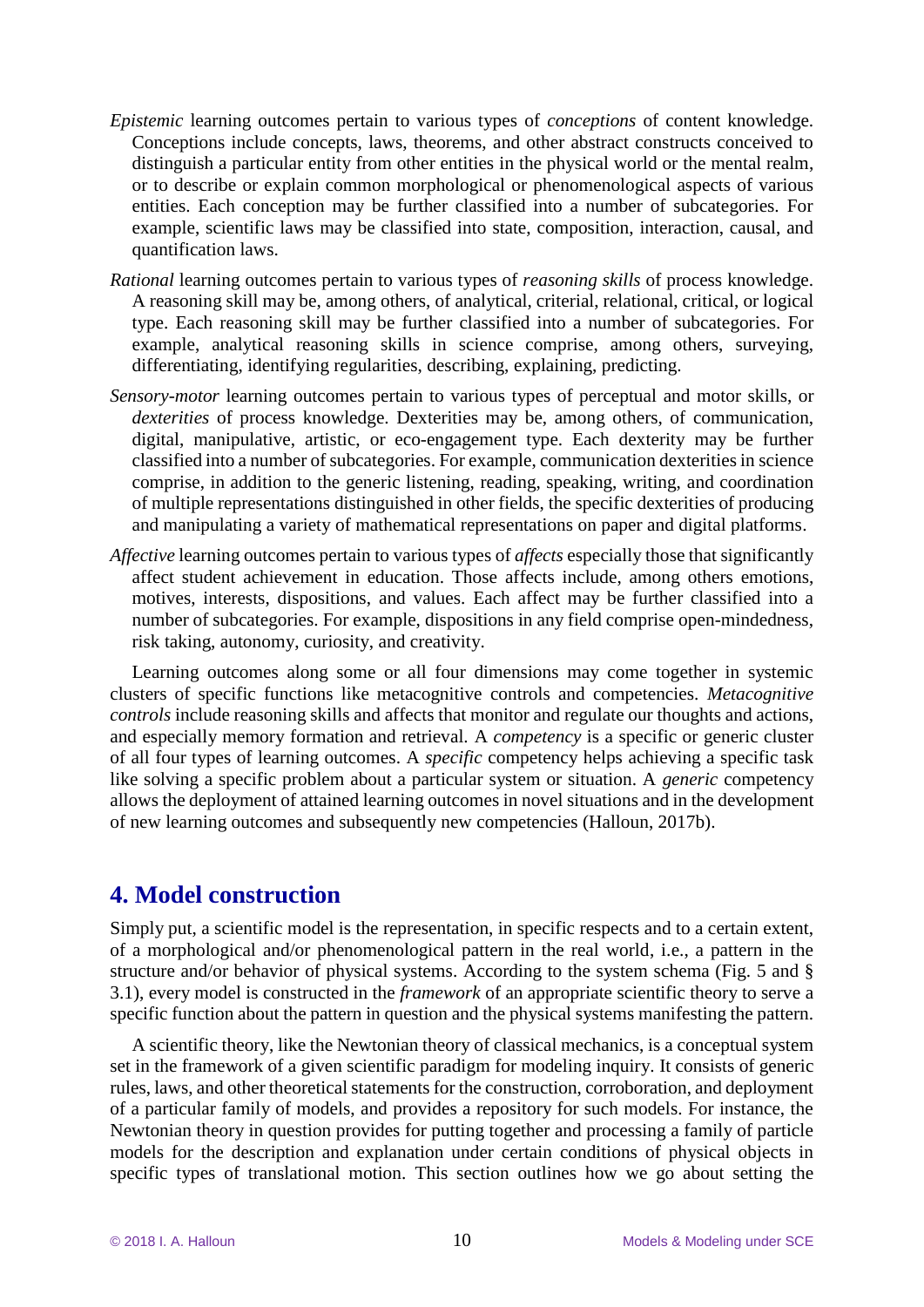function of a scientific model as part of its scope, and determining its necessary constitution and performance.

#### *4.1. Scope*

Physical systems manifesting the pattern represented by a scientific model are the model *referents* and make up its *domain*. As mentioned before, the main *function* of a scientific model is the description and/or explanation of the pattern it represents, and thus of its referents in certain respects. The model also serves to: (a) track the history of these referents and predict their future in the same respects, (b) control and change the current and future morphological and/or phenomenological state of these referents, (c) discover new referents, and (d) create or invent new physical or conceptual referents.

The scope of any scientific model is defined under specific physical and theoretical conditions, and to a certain degree of precision and with certain limits of approximation. Two different scientific models may not have exactly the same scope. They may have the same domain, but not the same function. Take for example the case of physical objects undergoing translation and rotation (or spin) at the same time. When the speeds of such objects are relatively small by comparison to the speed of light, their translation may be satisfactorily described, explained, and predicted with particle models in the framework of Newtonian theory, whereas their rotation may be similarly explored with particular rigid body models in the framework of Euler theory. Neither theory nor corresponding models would be valid when exploring physical objects moving at relatively high speeds and/or when high levels of precision are needed.

## *4.2. Constitution*

The *composition* of a scientific model consists of object and property *concepts* that represent respectively the primary physical objects and their individual properties that are repeatedly detected in the makeup of all physical systems in the model domain (model referents) and that are pertinent to the model function (Fig. 4). These concepts are defined and related to each other in an appropriate reference system. Mutual relationships that set the model *structure* are spelled out in the form of appropriate laws, principles, and other theoretical statements provided by the chosen scientific theory.

A model constitution is only about morphological aspects of model referents, mainly the internal composition structure of these referents, and not phenomenological aspects like the state or change of state of motion. The latter make the object of the model performance. Relationships of interest in model structure thus pertain to the shape of individual objects if necessary, the configuration or topology (relative position) of various objects, and interactions between objects that maintain or change such topology. Newton's law of universal gravitation is an in instance of interaction laws in classical mechanics.

A model is simple when it consists of a single object concept, and compound or composite otherwise. In the formal case, the model would have no structure. In most science courses, especially introductory courses, simple models are the most efficient pedagogical vehicles for meaningful understanding of scientific theory. This is the case, for example, of particle models in Newtonian classical mechanics whereby it is often convenient to consider and model physical objects in translation one at a time (simple systems), and study the interaction of individual objects with other bodies by situating all those bodies in their environment. The latter bodies would then be treated as agents whose action on any given object, but not the reciprocal object reaction, is only taken into consideration in the model.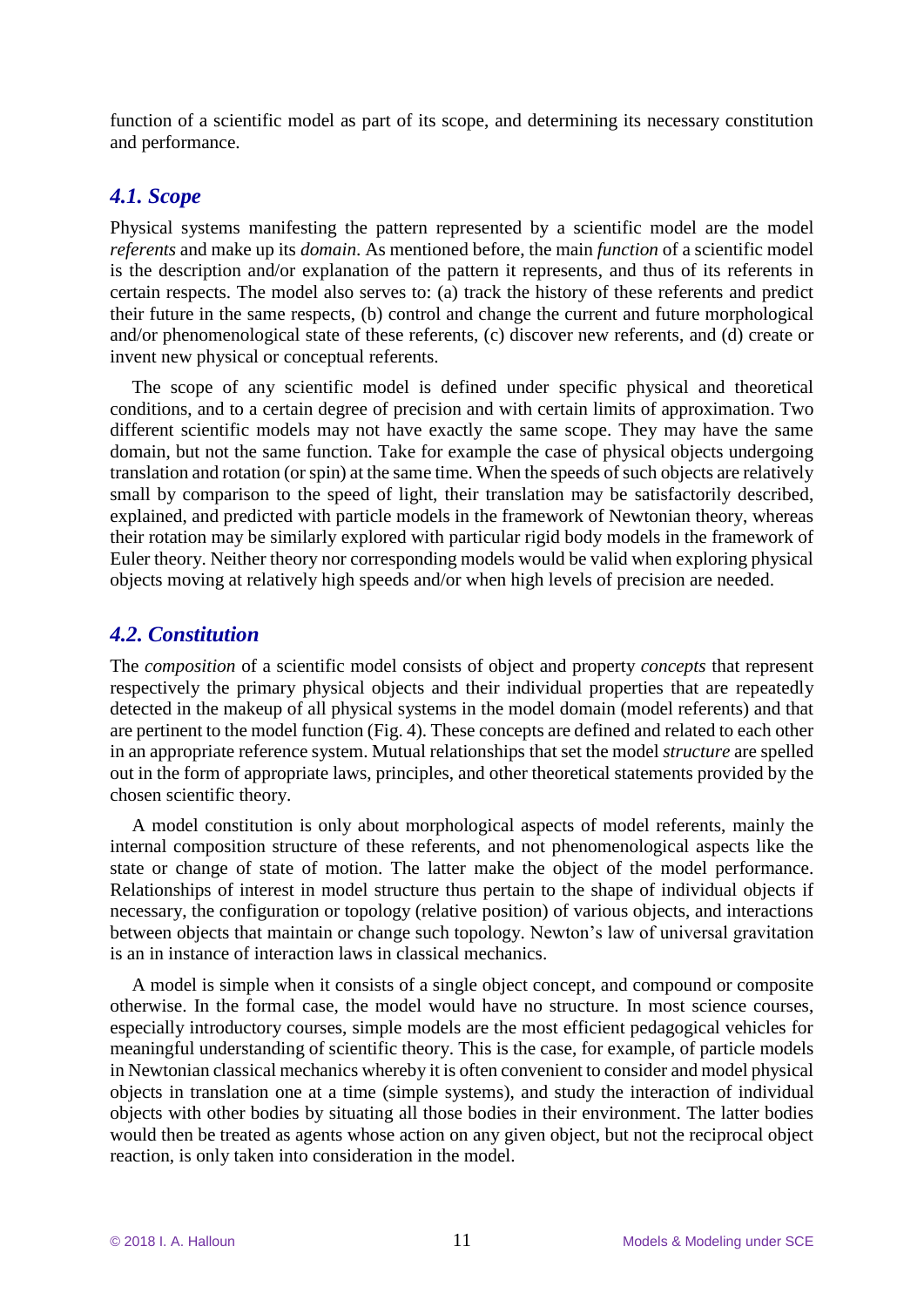In addition to object and property concepts representing common primary constituents of physical referents, model constitution also includes similar concepts representing common primary entities (agents and their properties) in the referents' *environments* (Fig. 4). Relationships of interest that make up the model *ecology* are then spelled out between various concepts, in the same reference system, with appropriate topology and interaction laws, and related theoretical statements provided by the same scientific theory.

#### *4.3. Performance*

The constitution dimension is primarily concerned with morphological aspects of models and other systems. In contrast, the performance dimension is concerned with phenomenological aspects (or operations in pure mathematical models). *Processes* that a scientific model may be about pertain to the dynamic state of its referents and allow the description and explanation of the respective *output*, this being any event, or the lack of it in static states, in which may be involved any primary object inside model referents or any individual referent as a whole.

State laws, like the laws of motion in kinematics (often called equations of motion in physics textbooks), and related theoretical statements are then considered to describe events in question, on the one hand. On the other, causal laws, like conservation laws, the work-energy principle, and Newton's second law in classical dynamics, are considered to explain the conservation or any possible change in the state of events.

Mastering the exploration function (description and explanation) of a scientific model is very critical for meaningful understanding of the model and appreciation of its utility in the real world. However, the model gains its full significance beyond referents' exploration, i.e., when deployed for the prediction, control, and change of the state of existing physical referents, and especially for the discovery of new physical referents and the creation of novel conceptual or physical referents. Because of practical constraints, the latter functions are rarely addressed in traditional science courses. Students are thus left unable to realize and appreciate all the functions that scientific models can serve. Such constraints need to be overcome – and they can be, to a certain extent, with the use of simulations and other affordable technology – so that students can take advantage of science in systematizing their transaction with the physical world beyond exploration purposes.

For efficiency and objectivity purposes, various model conceptions (concepts and relationships among concepts) are often mathematically expressed in science, especially in model constitution and performance. Corresponding semantic and syntactic rules need then to be specified explicitly for students to make sense of mathematical symbols, expressions, and depictions by correspondence to the model referents, and to use various mathematical representations and operations successfully in model construction and deployment.

The use of the system schema in the construction of scientific models is illustrated in Table 1 with the case of Bohr's model of hydrogen like atoms. The table provides sample epistemic and rational aspects of the model that are typical of introductory college physics (and chemistry) courses. The reader can easily realize that epistemic cells include particular information or theoretical statements about Bohr's model that the student is expected to "*have*" at a given point of instruction, while rational cells include what the student is expected to "*be*" capable of doing for the construction and subsequent deployment of the model in question. For practical purposes, including lesson planning and implementation, information provided in each cell needs to be translated into suitable learning outcomes in accordance with SCE taxonomy as described elsewhere (Halloun, 2017b).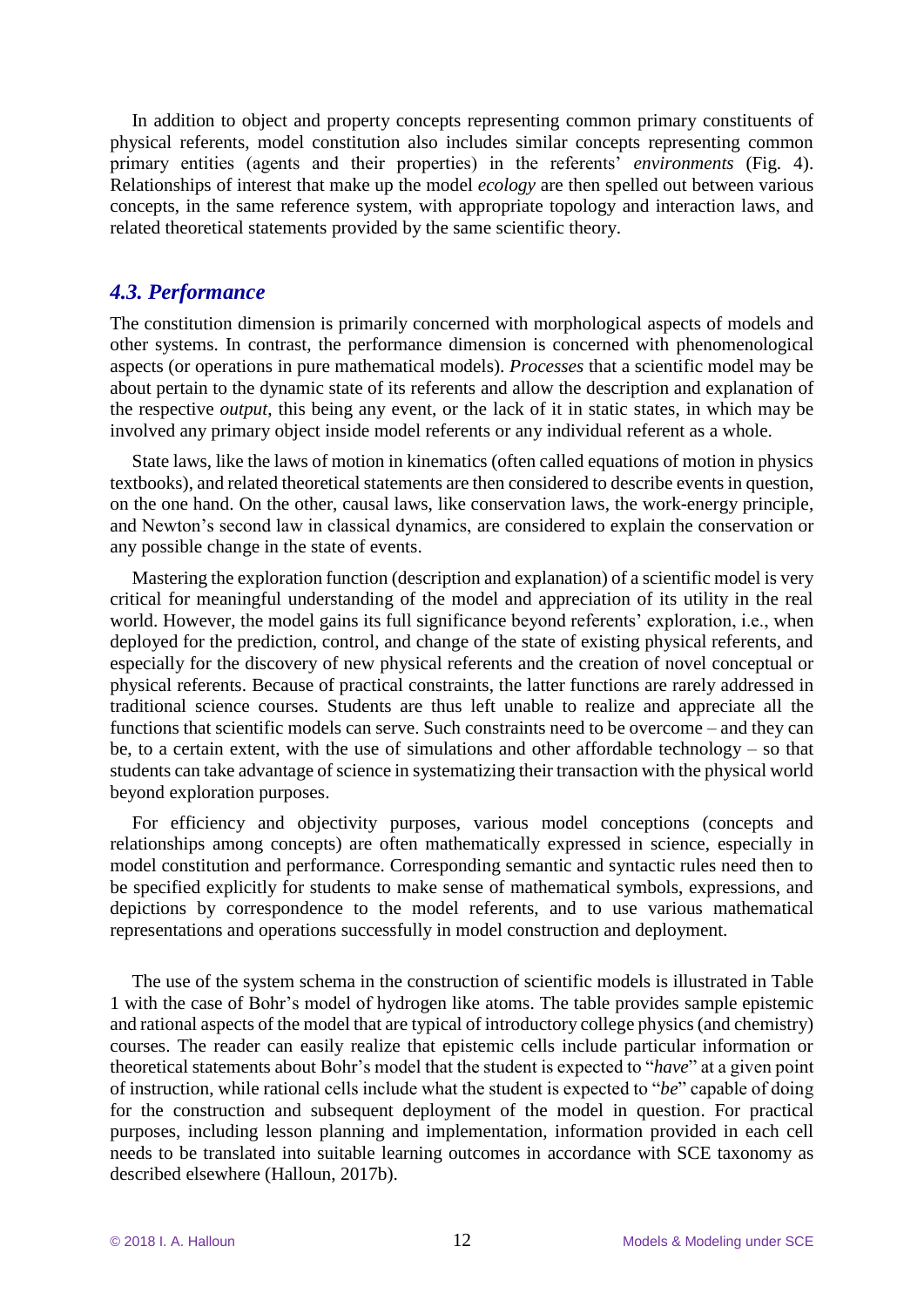#### **Table 1** Partial outline of Bohr's model of the atom in accordance with the system schema for introductory physics (and chemistry) courses

| <b>Schematic</b><br>dimension / facet |                    | Sample epistemic aspects                                                                                                                                                                                                                                                                                                                                                                                                                                                                                                                                                      | Sample rational aspects*                                                                                                                                                                                                                                                                                                                                                                                                                                                                                                                                                                                                                                                                                                   |  |
|---------------------------------------|--------------------|-------------------------------------------------------------------------------------------------------------------------------------------------------------------------------------------------------------------------------------------------------------------------------------------------------------------------------------------------------------------------------------------------------------------------------------------------------------------------------------------------------------------------------------------------------------------------------|----------------------------------------------------------------------------------------------------------------------------------------------------------------------------------------------------------------------------------------------------------------------------------------------------------------------------------------------------------------------------------------------------------------------------------------------------------------------------------------------------------------------------------------------------------------------------------------------------------------------------------------------------------------------------------------------------------------------------|--|
| <b>Framework</b>                      |                    | Bohr's atomic theory: A mix of classical<br>theory and old quantum theory.<br>The former includes Newtonian theory of<br>mechanics and select aspects of the<br>classical electromagnetic theory (namely<br>Coulomb's electrostatic interaction but<br>not the radiant energy emitted by<br>accelerated particles).<br>The latter theory works in certain respects<br>in contradiction with Schroedinger's<br>quantum theory (e.g., it assumes that<br>electrons move in well-defined orbits),<br>yet it works well to a very good<br>approximation with the model referents. | Critical reasoning by virtue of which the<br>validity of classical theory is established<br>for studying referent atoms in their stable<br>states (mainly because the orbital speed<br>of the electron is about 1% that of light<br>for small Z), and of the alternative<br>quantum theory for changing states.<br>Logical reasoning whereby<br>it is<br>understood that: (a) ignoring certain<br>aspects of classical electrostatics and<br>modern<br>quantum theory<br>yields<br>reasonable predictions for concerned<br>atoms, and that (b) the predictions of<br>classical and quantum theories should<br>correspond to each other under certain<br>constraints in accordance with Bohr's<br>correspondence principle. |  |
| Scope                                 | <b>Domain</b>      | Hydrogen atom (H) and one-electron<br>(hydrogen-like or hydrogenic) atoms/<br>ions with small Z.<br>Model referents also include, though not<br>to as good an approximation, alkali<br>elements (Li, Na, K, Rb, Cs, Fr) in the<br>same group with H.<br>The model applies throughout<br>the<br>universe that consists mostly of isolated<br>hydrogen atoms.                                                                                                                                                                                                                   | Criterial<br>and<br>analytical reasoning<br>whereby a pattern is defined among<br>hydrogenic atom/ions that may be<br>classified together and distinguished<br>from many-electrons atoms or ions and<br>even one-electron ions with large Z.<br>Critical and relational reasoning to<br>appreciate the model's significance/<br>reference class at the universal scale.                                                                                                                                                                                                                                                                                                                                                    |  |
|                                       | <b>Function</b>    | Description and explanation of certain but<br>not other aspects of a single electron<br>bound to a significantly heavier nucleus<br>(with small Z) on an assumed circular<br>orbit, whether in a stable state or making<br>discrete transition to certain other orbits<br>of limited energy levels.                                                                                                                                                                                                                                                                           | Logical and critical reasoning to specify<br>which questions the Bohr model may<br>answer to certain limits about hydrogenic<br>atom/ions,<br>and<br>which<br>not<br>(e.g.,<br>explaining the fine spectrum structure on<br>elliptical orbits requires Sommerfeld's<br>model instead).<br>Analytical reasoning to set how the<br>describe<br>model can<br>and<br>explain<br>structural and behavioral aspects in its<br>domain about hydrogenic atom/ions.                                                                                                                                                                                                                                                                 |  |
| Constitution                          | <b>Composition</b> | A nucleus with one proton (hydrogen<br>atom) or more (hydrogenic ions with<br>small Z), and a single electron for<br>hydrogen-like atoms.<br>Properties of interest include mass and<br>quantized charge of the considered<br>particles, as well as energy mostly of the<br>electron.                                                                                                                                                                                                                                                                                         | Analytical reasoning by virtue of which<br>only primary entities (electron and<br>nucleus) and properties are included in<br>the model, and other (secondary) entities<br>and properties left out.<br>Criterial reasoning to specify the<br>characteristics of elementary particles,<br>namely here those of the electron and the<br>quarks making up the proton.                                                                                                                                                                                                                                                                                                                                                          |  |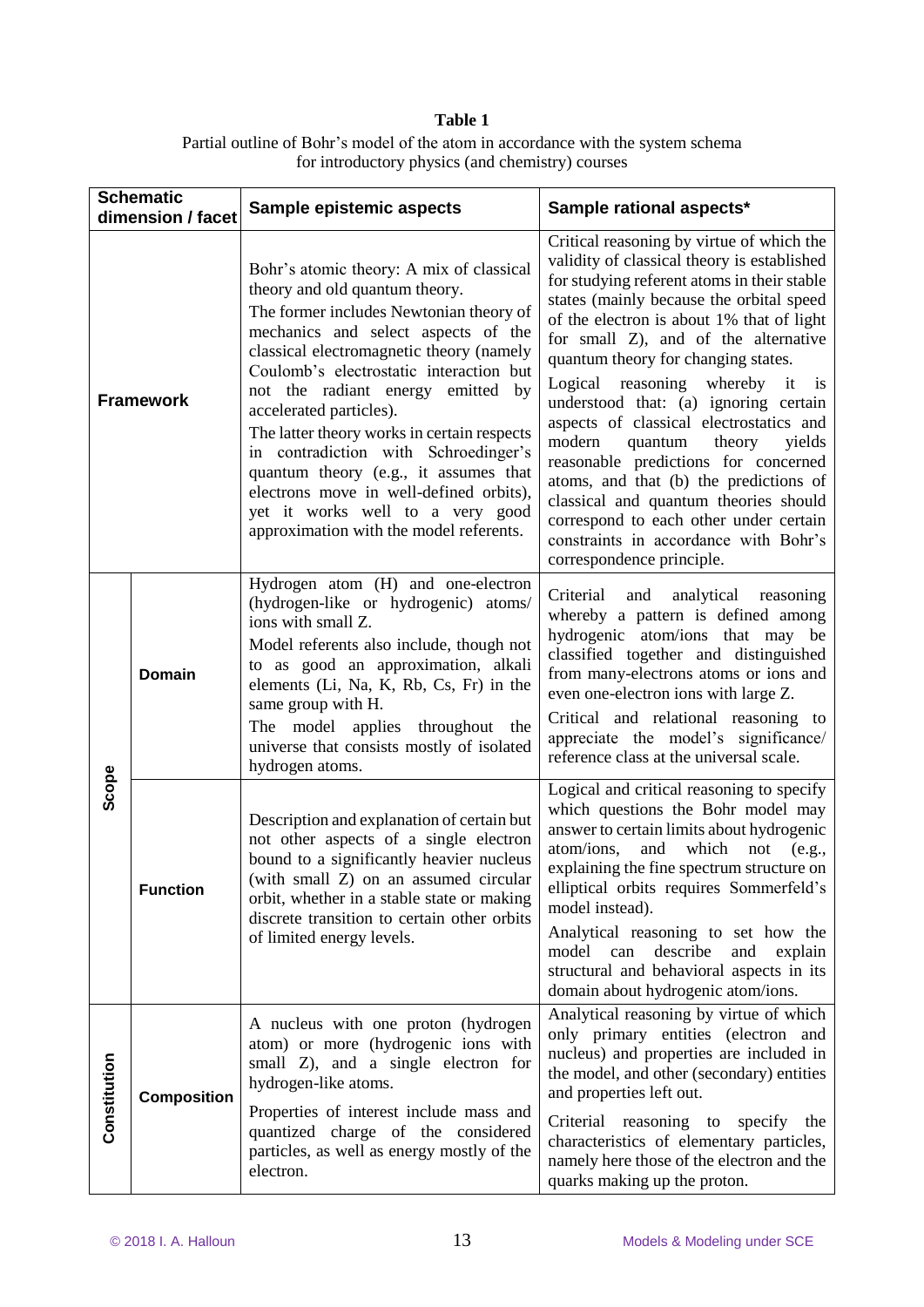| <b>Schematic</b>  |                    |                                                                                                                                                                                                                                                                                                                                                                                                                                                                                                                                                                                                                                                               |                                                                                                                                                                                                                                                                                                                                                                                                                                                              |  |
|-------------------|--------------------|---------------------------------------------------------------------------------------------------------------------------------------------------------------------------------------------------------------------------------------------------------------------------------------------------------------------------------------------------------------------------------------------------------------------------------------------------------------------------------------------------------------------------------------------------------------------------------------------------------------------------------------------------------------|--------------------------------------------------------------------------------------------------------------------------------------------------------------------------------------------------------------------------------------------------------------------------------------------------------------------------------------------------------------------------------------------------------------------------------------------------------------|--|
| dimension / facet |                    | Sample epistemic aspects                                                                                                                                                                                                                                                                                                                                                                                                                                                                                                                                                                                                                                      | Sample rational aspects*                                                                                                                                                                                                                                                                                                                                                                                                                                     |  |
| Constitution      | <b>Structure</b>   | Classical interaction between the nucleus<br>and the electron partially represented by a<br>central (binding) Coulomb force, under<br>the assumption of a fixed nucleus with a<br>mass of about 2,000 times that of the<br>electron and a concentration of all<br>positive charge.<br>Despite its acceleration, the electron does<br>not radiate electromagnetic energy, and<br>its total energy remains constant on stable<br>orbits, the most stable orbit being at the<br>ground level (energy level 1, energy value<br>$-13.6$ eV).<br>The total energy of the electron is<br>quantized in line with the quantization of<br>its orbital angular momentum. | Relational reasoning to connect various<br>primary entities distinguished in the<br>model composition and environment.<br>Connections<br>established<br>with<br>are<br>classical and quantum laws and other<br>theoretical statements properly chosen<br>through critical reasoning. They include:<br>(a) interaction and causal laws that set<br>model constitution;<br>(b) causal and state laws that set model<br>performance.<br>Criterial reasoning to: |  |
|                   | <b>Environment</b> | Isolated atom with no environment to<br>consider when in stable<br>condition,<br>especially at the ground level.<br>Fields and neighboring atoms in the case<br>of respectively orbit transition and atomic<br>combinations to form molecules and<br>other compounds and large matter<br>structures.                                                                                                                                                                                                                                                                                                                                                          | (a) establish structure and ecology, say<br>by analogy to other models (e.g., to<br>planetary models in the context of<br>classical Newtonian theory);<br>(b) extrapolate the universality in the<br>expression of certain laws at all<br>scales (e.g., inverse square laws in<br>gravitational<br>electrostatic<br>and                                                                                                                                      |  |
|                   | <b>Ecology</b>     | No ecology for the isolated atom.<br>Interaction between a given hydrogen-<br>like atom and other atoms it is combined<br>with (compounds), or other types of<br>environment (e.g., electromagnetic field).                                                                                                                                                                                                                                                                                                                                                                                                                                                   | interactions);<br>(c) compare the relative magnitude of<br>involved interactions,<br>and,<br>say,<br>-with critical reasoning-<br>decide<br>which one can be ignored (primarily<br>the gravitational interaction between                                                                                                                                                                                                                                     |  |
| Performance       | <b>Processes</b>   | When isolated or in stable condition, mostly<br>classical state properties and laws describing<br>the electron's orbit around the nucleus are<br>considered (e.g., velocity and Newtonian<br>law of uniform circular motion).<br>Otherwise, quantized energy levels are<br>resorted to in the context of quantum theory.                                                                                                                                                                                                                                                                                                                                      | the electron and the nucleus).<br>Relational<br>reasoning<br>(along<br>with<br>communication dexterities) to establish<br>semantic and syntactic correspondence<br>between,<br>and<br>among,<br>different                                                                                                                                                                                                                                                    |  |
|                   | Output             | Matter cohesion when interacting and<br>bound with other atoms.<br>Energy absorption or emission when<br>changing orbits / energy levels.                                                                                                                                                                                                                                                                                                                                                                                                                                                                                                                     | mathematical representations and the<br>physical<br>objects,<br>properties,<br>and<br>relationships they represent in the<br>studied atoms.                                                                                                                                                                                                                                                                                                                  |  |

\* Reasoning skills are distinguished in this column in accordance with SCE taxonomy (Halloun, 2017b).

Because of limited space, sample concepts, laws, and other epistemic aspects are mentioned without being explicitly expressed in any form, and to avoid redundancy, sample common reasoning skills are outlined together and not separately for individual facets in the last two dimensions of constitution and performance.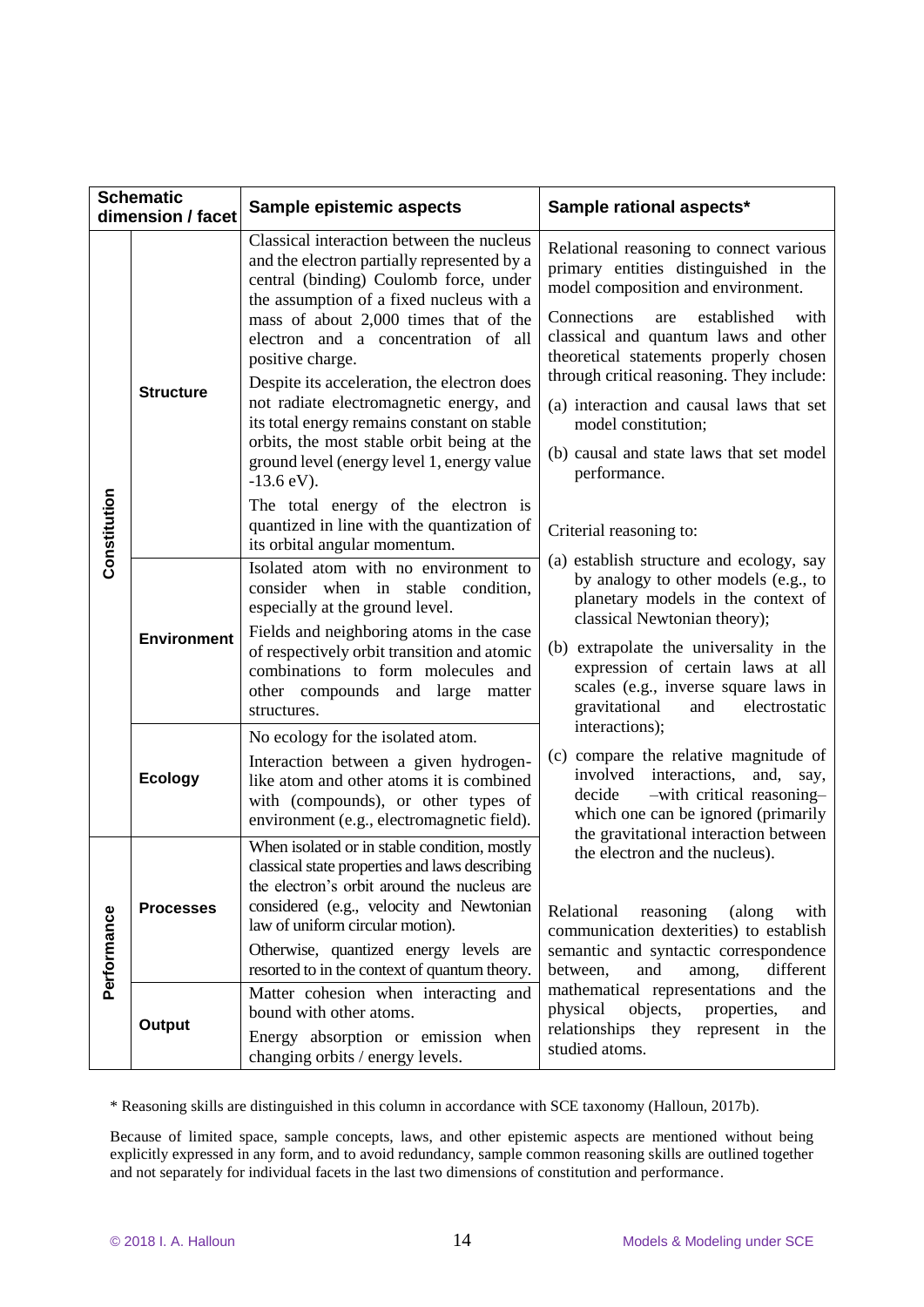# **5. Model organization**

Every scientific model is well situated in the respective scientific theory from both scientific and cognitive perspectives. It shares certain constitution and performance aspects with other models in the theory, on the one hand. On the other, it is distinguished from other models in terms of its scope and some other constitution and performance aspects including the conceptual complexity and cognitive demands of the latter two schematic dimensions. Such organizational matters that are the object of this section must be explicitly accounted for in course materials and instruction so that students can be properly helped to come out with meaningful understanding, and empowered for creative deployment, of models and theory.

From a scientific perspective, the same concepts with the same correspondence rules to their referents in the real world enter in the makeup of various models in a given scientific theory. Furthermore, all such models share a given set of laws provided by the respective theory, typically interaction and causal laws, and are distinguished from each other by another set of laws, typically state laws. For instance, the composition of all particle models in the Newtonian theory of classical mechanics includes the same concepts of mass, charge, position, velocity, acceleration, force, work, and various types of energy. Moreover, all models in question are governed by the same universal law of gravitation as well as, among others, by the same socalled Newton's second, third, and fourth laws of dynamics. The latter three laws are respectively about cause and effect, interaction or reciprocal actions between two bodies, and composition or superposition of forces. In contrast, various Newtonian models have distinct state laws (so-called equations of motion).

From a structural complexity perspective, models are in the middle of the ontological hierarchy between concepts and theory, concepts being the least complex conceptions from a scientific perspective and the least demanding from a cognitive perspective, and theory the most complex and most demanding. Yet, and as discussed next, models are most significant for meaningful understanding of both concepts and theory from cognitive and pedagogical perspectives. Some models are though more important than others in this respect, and thus most crucial to begin with in science courses to this end and to allow students cross some critical cognitive thresholds and efficiently develop other required models in the same scientific theory.

## *5.1. Middle-out systemic cognition*

A systemic perspective on the physical world allows us to readily grasp the big picture in a given situation, as well as the minute details in that situation, and efficiently move between big picture and details. In particular, it allows us to better understand how given physical entities interact with each other and behave to bring about certain morphological and phenomenological patterns in the universe. According to Lakoff (1987), humans organize their knowledge in middle-out structures whereby a given basic and most fundamental entity occupies the middle of the rational hierarchy between a set of entities people are familiar with and an entire corpus of knowledge pertaining to those and similar



**Figure 6**. Systems and models in the middle-out hierarchy in the real world of physical realities and the conceptual realm of science respectively.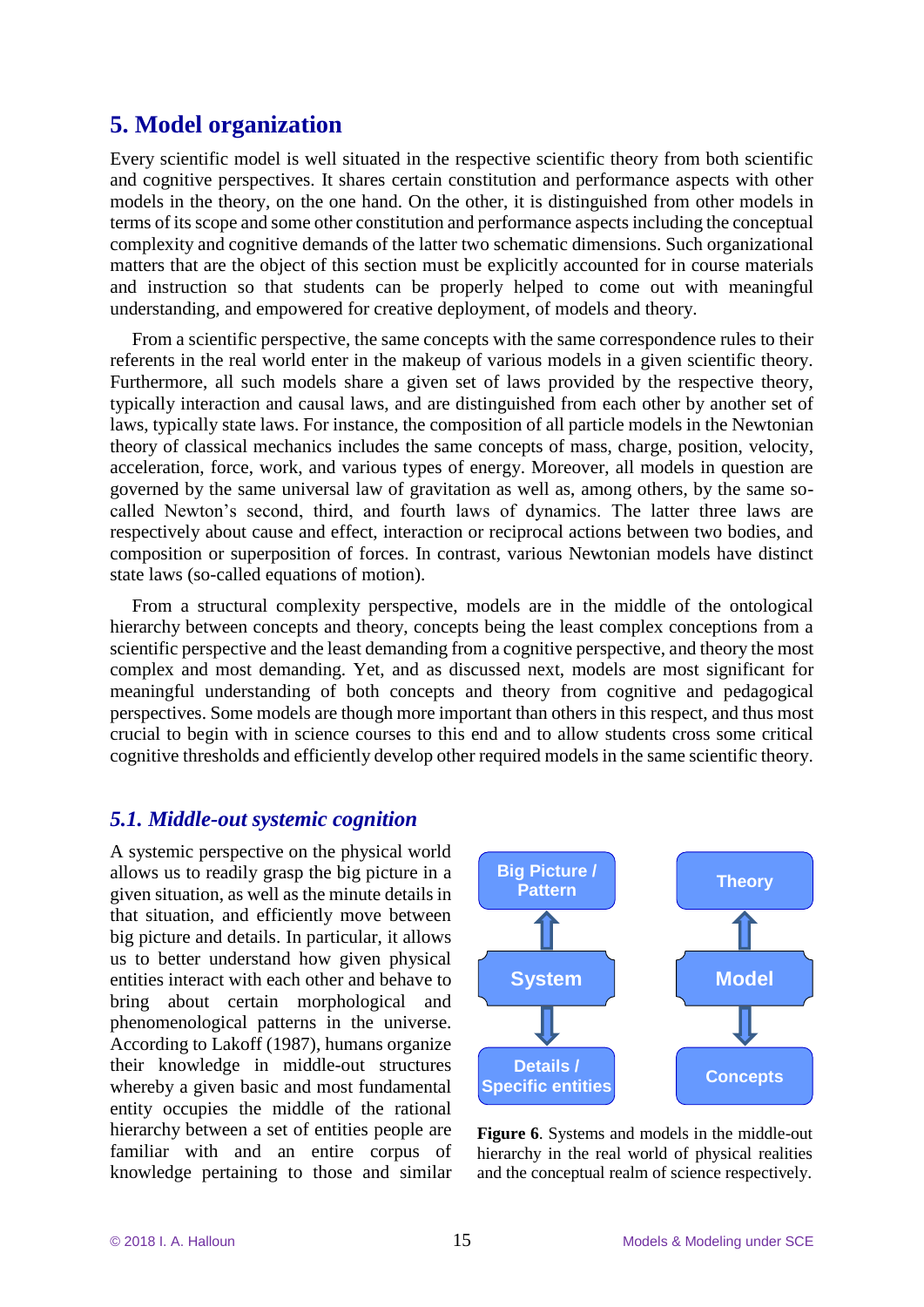entities. As indicated in Figure 6, we see that such basic entity is a system when it comes to the ontology of physical realities, and a scientific model when it comes to the ontology of scientific paradigms and the epistemology of various sciences (Halloun, 2004/6, 2007, 2011, 2019).

A scientific model like Bohr's model of the atom is to theory and concept what an atom is to matter and elementary particles. The same goes for physical systems in the real world in relation to the big picture and individual details, or to a pattern and related physical entities (Fig. 6). Each elementary particle at the bottom of the structural hierarchy is essential for the structure of matter at the top of the hierarchy. However, the importance of an individual particle cannot be realized independently of that particle's interaction with other particles inside an atom. It is the atom in the middle of the hierarchy, and not elementary particles, that gives us a coherent and meaningful picture of matter, and it is the atom that best displays the role of each elementary particle in matter structure.

## *5.2. Critical thresholds*

Scientific models in any given scientific theory (and science course) are at different levels of complexity from scientific ontological and epistemological perspectives, as well as from cognitive and pedagogical perspectives. Different models thus entail competencies and learning outcomes (§ 3.2) that impose different cognitive demands (Box 1), and may be clustered accordingly into sets of increasing complexity. At the lower end of the spectrum are models that are most critical for students to develop: (a) meaningful understanding of a given scientific theory as required in specific science courses, and (b) enough competence to start gradually relying more on their own in the learning process than on the teacher and other learning agents. Such models make up what we call the *core*  part of any scientific theory and related course. At the upper end of the spectrum are *emergent* models that students may be anticipated to develop almost independently of the teacher, should they have developed all other models meaningfully.



**Figure 7**. Critical thresholds separating sets of models of increasing level of complexity and cognitive demands in a given theory or course.

A number of *thresholds* may thus be defined to delineate the boundaries between various sets of scientific models in a given theory or science course, each set consisting of models that are almost at the same level of complexity, and thus imposing almost similar cognitive demands. Such thresholds would set: (a) an ontological and epistemological hierarchy from a

Every thought and action entail particular cognitive demands, i.e., mental efforts to engage and process certain conceptions and reasoning skills under certain metacognitive controls. Cognitive demands are primarily determined by: (a) the inherent complexity of the mental or physical task itself (including any possible communication about it), (b) the context in which the task is being carried out, and (c) the degree of familiarity with both task and context, as well as by (d) the nature and quality of resources relied upon (humans included), if any. In particular, cognitive demands of any task, like of any individual learning outcome, pertain to mental efforts required to: (a) detect and process perceived information, if any, (b) retrieve pertinent knowledge from memory, (c) negotiate between afferent data and memory, (d) construct the appropriate conceptual image (Fig. 1) to make sense of the entire experience, and (e) make necessary changes in memory. Such efforts depend primarily on: (a) the state of long-term memory, (b) the type and state of brain parts that process perceived and retrieved information, (c) the nature and extent of back-and-forth neural processes among these parts and the subsequent load on working memory, and (d) the state and efficiency of metacognitive controls engaged throughout various processes.

**Box 1**. Cognitive demands (Halloun, 2017b).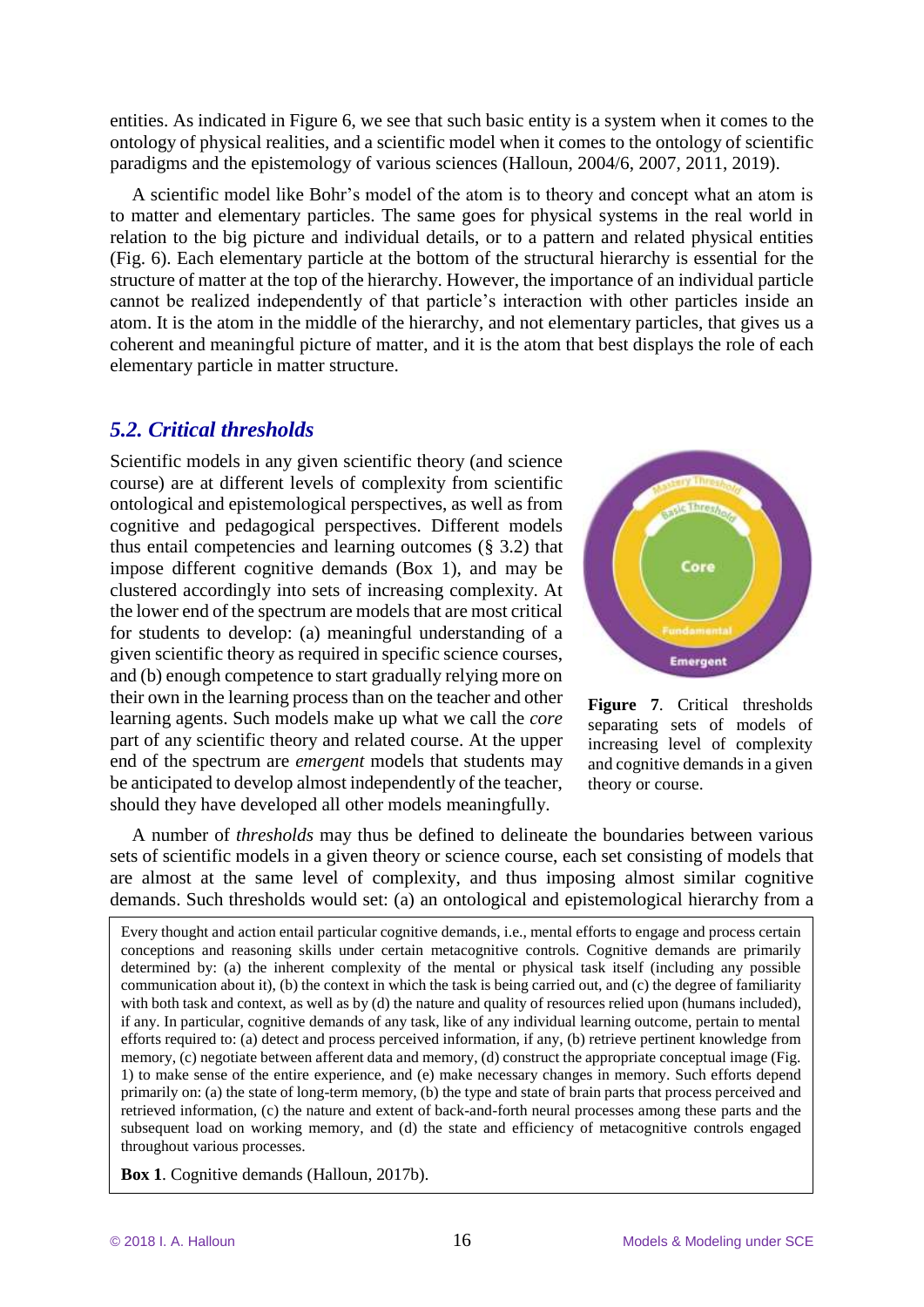scientific perspective, and especially (b) a cognitive sequence that should be followed in course coverage from a pedagogical perspective. The most critical of these thresholds are the "basic threshold" and the "mastery threshold" (Fig. 7). The *basic threshold* separates core models from fundamental models(and related competencies), while the *mastery threshold* separates the latter from emergent models.

In any course, *core* scientific models are the ones that allow students to develop, in simple forms, basic and critical conceptions, reasoning skills, and dexterities (epistemic, rational, and sensory-motor learning outcomes in our taxonomy), and related specific competencies (§ 3.2) which a science course may be about. *Fundamental* models are more complex conceptual systems in the context of which students reinforce, and widen the scope of, core learning outcomes and derive from them new learning outcomes on the road toward generic competencies (§ 3.2). *Emergent* models may emerge from the composition of two or more core or fundamental models, or may be entirely new and more complex models, and require the development of generic more than specific competencies.

A student needs to meaningfully develop the *entire* set of core models before s/he can cross the basic threshold and proceed to fundamental models. Any setback in developing any learning outcome in the core set prevents the student from crossing the basic threshold, and thus from developing fundamental models meaningfully. Students normally require significant teacher assistance, as well as the assistance of other learning agents, including peers and parents, in order to reach such threshold, especially at the epistemic and rational levels. Once students cross the basic threshold, the teacher can gradually retreat from the picture until students cross the mastery threshold. Beyond the latter threshold, students should be capable of developing the more complex emergent models with the least teacher assistance ever.

For example, in some introductory college physics courses dealing with the Newtonian theory of classical mechanics, two models, the free particle model and the uniformly accelerated particle model, make up the *core* models of the theory. Two other models, the particle in uniform circular motion and the simple harmonic oscillator, may be classified as *fundamental*, and two more, the particle in uniformly accelerated motion and the particle under impulsive forces, as *emergent* models.

The two core models are most crucial for students to develop all Newtonian conceptions of translational motion, from state concepts to Newton's laws of dynamics (Halloun, 2001, 2004/6, 2007). The first model is a conceptual system that represents physical objects moving with constant velocity under no net external force. The second model is a conceptual system that represents physical objects moving with constant acceleration, i.e., with a velocity that varies with constant increments during equal time intervals. Once students meaningfully understand all Newtonian conceptions and develop sufficient competence to productively deploy these conceptions in the context of the two models in question, they reach the basic threshold and they become ready to develop increasingly more complex particle models and gradually evolve towards the mastery threshold and beyond.

In any science course, a teacher or textbook may often rely on subsidiary models to introduce students to any new scientific model. A *subsidiary model* is a particular instance of the target model which students may be familiar with, and that may facilitate the gradual development of that model. For instance, three particular cases of the uniformly accelerated particle model in Newtonian theory are usually distinguished in introductory physics courses, and each case may be introduced with a subsidiary model representing particular objects thrown near the surface of the Earth. As indicated in Table 2, the three cases are distinguished based on the initial conditions of motion (model scope), and more specifically the relative directions of two vectorial concepts: (a) the velocity (**vo**) of a particle like object at the instant one begins to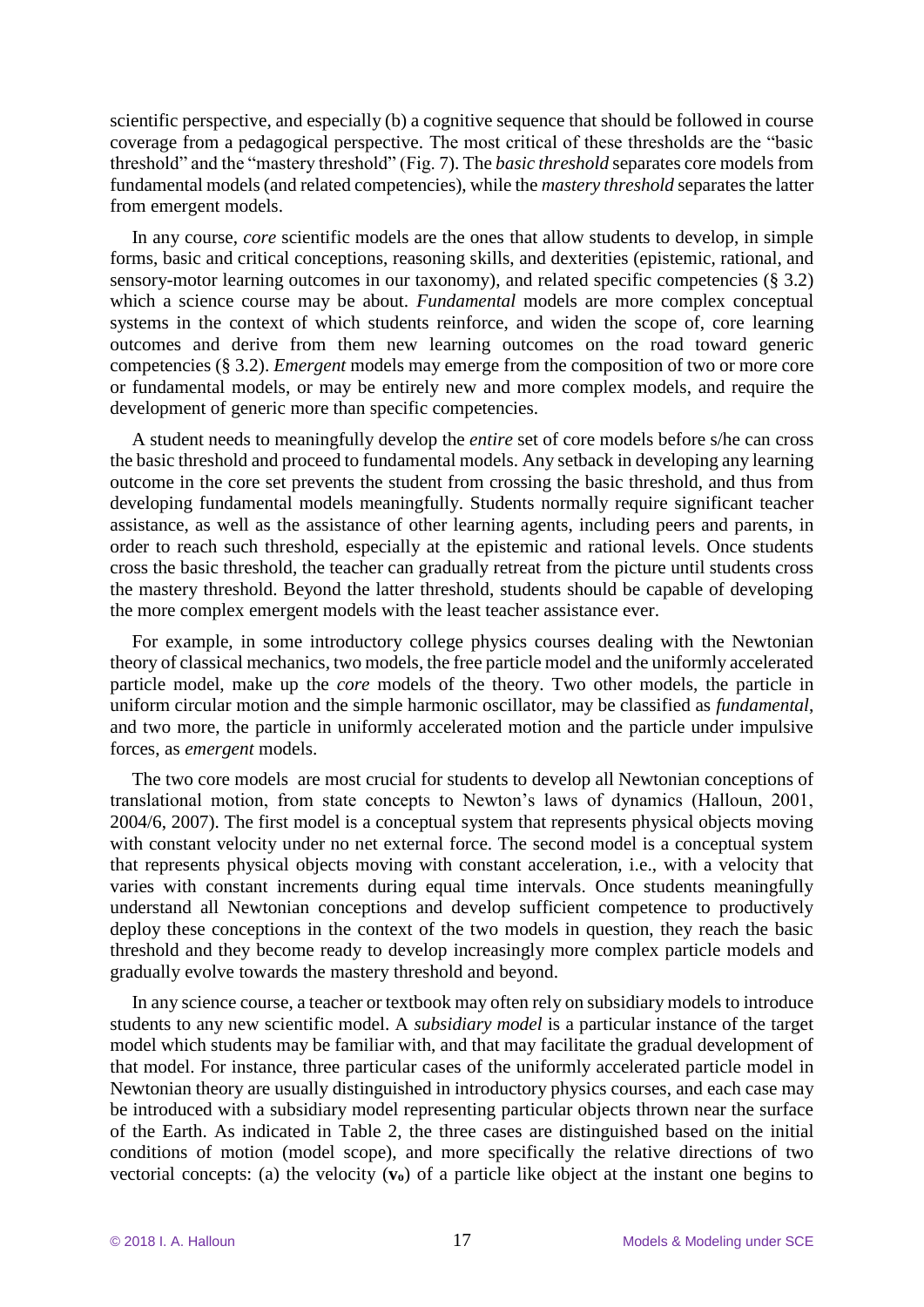explore the translational motion of the object, and (b) the net constant force (**F**) exerted on the object throughout its translation.

In certain respects, the three subsidiary models of Table 2 illustrate the increasing complexity from core to fundamental and then emergent models (Fig. 7). The top subsidiary model (particle in free fall) may somewhat be associated with core models, the middle model (particle thrown vertically upward), with fundamental models, and the bottom subsidiary model, with emergent models. In all three cases, the same Newtonian conceptions (concepts, laws, and other theoretical statements) apply, but with increasing complexity, and some conceptions are added to complement the picture as we gradually move from the core subsidiary model to the emergent subsidiary model (like the superposition principle in the latter case).

# **6. Model deployment**

The model-based transaction of Figure 3 represents various forms of scientific inquiry with existing physical realities. Scientific inquiry is primarily modeling inquiry, or model-based inquiry. It involves systemic processing of certain scientific models, in parts or in their integrity, for the purposes mentioned at the beginning of § 2. More specifically, direct transaction with physical realities may necessitate the construction and corroboration of new model(s) in the manner discussed in § 4, or the deployment of already developed scientific models in the manner discussed in this section. When it does not involve transaction with physical realities, modeling inquiry involves processing a given model or set of models from a pure conceptual perspective, often mathematically in science and by correspondence to empirical data available on file. All sorts of modeling inquiry take place in the context of an appropriate scientific theory and involve evaluating the invoked models, regulating them, and consolidating them in the theory in question (Fig. 1).

Model deployment is about the use of a model (or set of models) for: (a) the exploration (prediction included) or transformation of existing physical realities, (b) the invention of new physical realities or artifacts, (c) the inception of new conceptions (concepts, laws, and other theoretical statements) to enhance any of the schematic dimensions of deployed models (Fig. 5), including the theory itself, and/or (d) the emergence or development of one new scientific

| Initial conditions<br>of motion                                                            | <b>Trajectory</b> | <b>Speed</b>                                                                                                                                                                                                       | <b>Subsidiary</b><br>model                                                                        |
|--------------------------------------------------------------------------------------------|-------------------|--------------------------------------------------------------------------------------------------------------------------------------------------------------------------------------------------------------------|---------------------------------------------------------------------------------------------------|
| $v_0$ and $\bf{F}$ are<br>parallel $(\theta = 0)$                                          | Linear            | Constantly increasing                                                                                                                                                                                              | Particle in free<br>fall                                                                          |
| $v_0$ and <b>F</b> are<br>opposite to each<br>other $(\theta = \pi)$                       | Linear            | Constantly decreasing until it becomes zero at<br>which instant the object turns back to move<br>along the same line with increasing speed                                                                         | Particle thrown<br>vertically<br>upwards                                                          |
| $v_0$ and <b>F</b> make an<br>arbitrary angle $\theta$<br>different from<br>zero and $\pi$ | Parabolic         | Constantly increasing if $\theta$ is right or acute;<br>constantly decreasing otherwise until it<br>reaches a minimum non-zero value at the top<br>of the parabola at which instant the speed<br>starts increasing | Particle thrown at<br>an arbitrary angle<br>with the vertical<br>different from<br>zero and $\pi$ |

**Table 2**

Subsidiary models of the uniformly accelerated particle model in the Newtonian theory of mechanics

**v<sup>o</sup>** is the initial velocity of a particle like object at the instant one begins to explore motion.

**F** is the net constant force exerted on the object throughout its motion.

 $\theta$  is the angle  $(\mathbf{v}_0, \mathbf{F})$  between  $\mathbf{v}_0$  and **F**.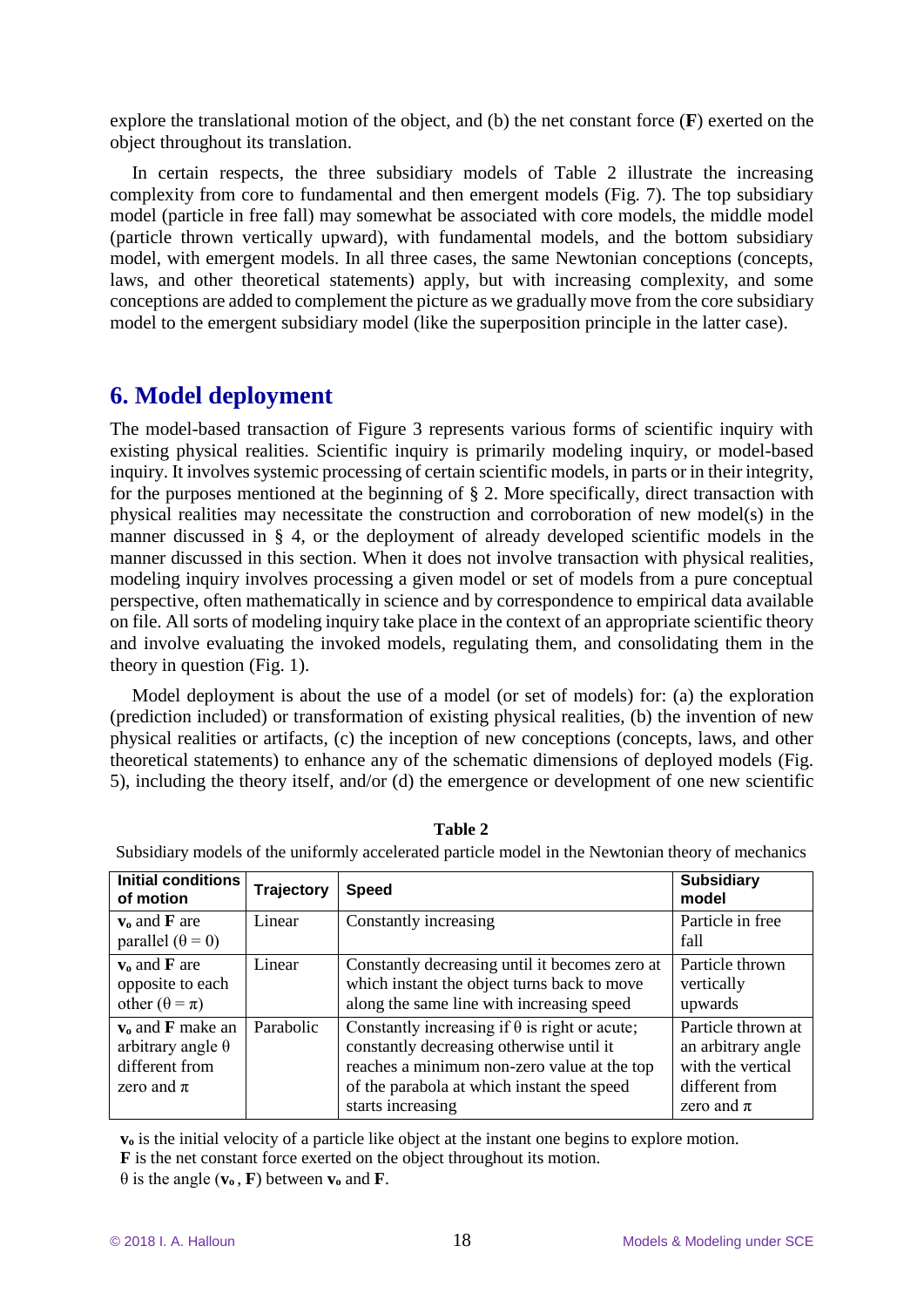model or more. Model deployment may involve transaction directly with physical realities, or indirectly with corresponding data. Alternatively, it may involve processing conceptual entities pertaining to a given model and its referents. Model deployment results, at least in the mind of the person carrying out the task, in the regulation and consolidation of any deployed model, like it should always intentionally and consciously do in the mind of students studying for a particular science course.

Modeling inquiry in typical pre-college and college science courses rarely involves actual transaction with physical realities. This is understandable in many cases, especially when it comes to astronomical and subatomic realities, and even some terrestrial realities that schools and colleges cannot, and have not to, have access to. Transaction is then simulated or carried out through textbook examples that may include some photographs of such realities in addition to related information that may or may not be realistic. Whether classroom inquiry is about model construction, corroboration, or deployment, it should always be carried out according to SCE as a systemic process that involves delineating systems in provided information, representing them with appropriate models, and processing the models to bring about the desired learning outcomes (§ 3.2 and Table 1). This is true in constructing (learning) new models as well as in deploying acquired models (elaborate learning and consolidation).

Model deployment in prevailing science courses is primarily about the use of established scientific models for exploring (describing and explaining) their referents in the real world and solving related problems, on paper, in the laboratory, or in the real world of everyday life. A systemic deployment scheme is henceforth proposed for the main pedagogical purpose of helping students systematize their model-based transaction with the real world (Figs. 1 and 3), and develop some systemic habits for knowledge construction, organization, and deployment. The scheme is devised so as to contribute, in the framework of SCE, to the development of students' 4P profiles in the gradual manner described in the evolution rubric presented at the end of this section. Science teachers of all levels may readily take advantage of the proposed scheme and rubric in their courses for many purposes, but especially to help students develop systemic transaction and problem solving habits, and align course materials with students' cognitive potentials and systemically track the evolution of their profiles.

#### *6.1. Systemic model deployment scheme*

Science courses should emulate what science is about. They should primarily be about helping students systematize their systemic transaction with physical realities (Fig. 3) and their development of modeling habits, including model-based organization of scientific theory. Given the nature of conventional science courses, this can most often be achieved through the deployment of established scientific models, *especially in problem solving*, for the purpose of learning what these models are about according to the system schema of Figure 5 as well as for the development of the systemic habits in question.

Model deployment, and especially traditional problem solving, is then basically about model "adduction" and processing in the context of an appropriate scientific theory to serve specific purposes, including conventional problem solving. It can take place in science courses somewhat in the manner scientists carry it out as shown in Figure 8. While being constantly evaluated and regulated, model deployment goes consecutively in seven non-linear phases beginning with systemic analysis of a given situation and ending with model consolidation.

*Systemic analysis* is about analyzing the situation at hand in order to: (a) identify the appropriate scientific theory in the context of which all phases need to be carried out, including the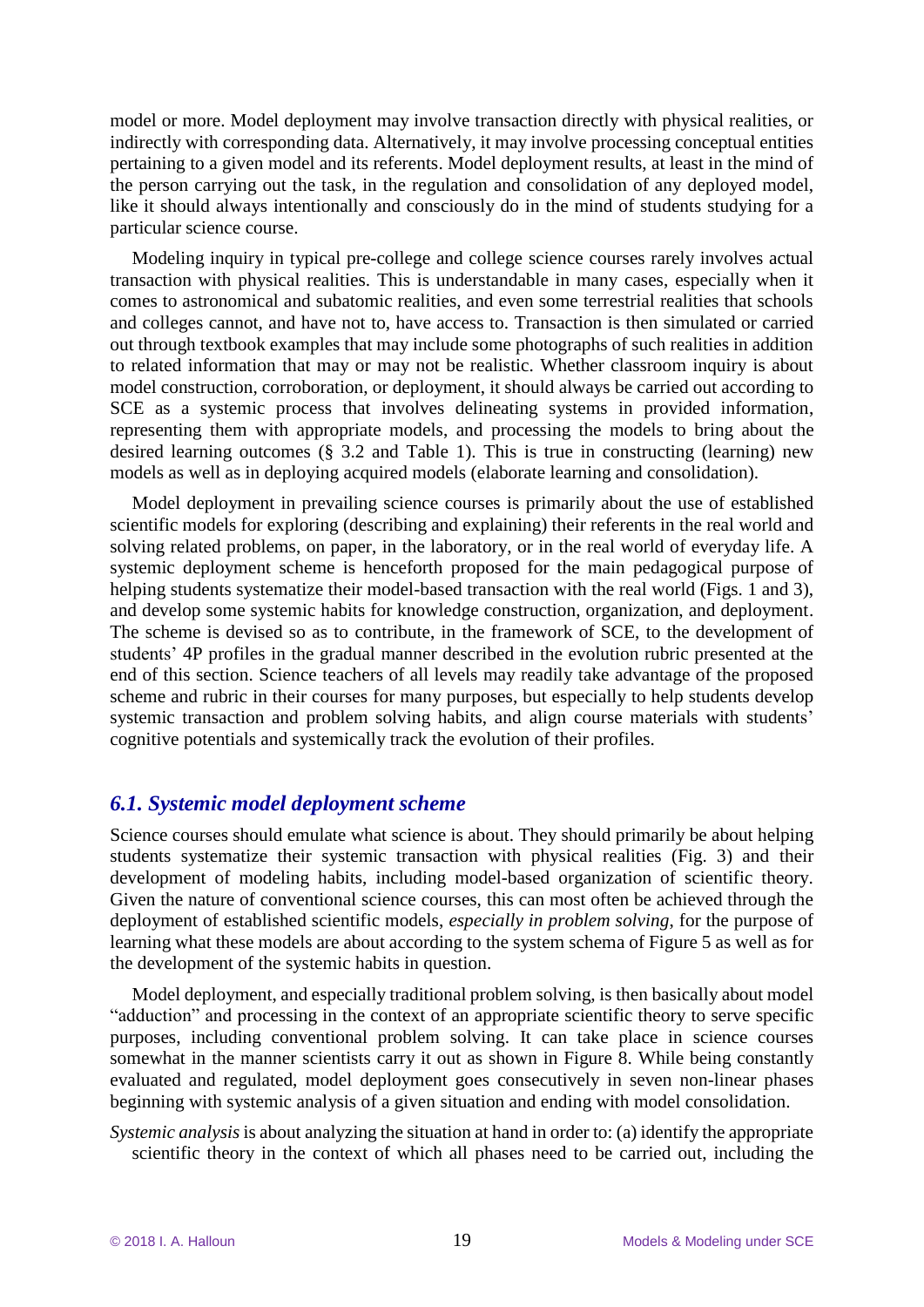

**Figure 8**. Systemic model deployment, problem solving included.

analysis itself, (b) tease out primary from secondary entities (objects and properties, physical and/or conceptual), and (c) group together entities that belong together in one system or more (Fig. 4).

- *Model adduction* is about choosing the appropriate model(s) that best represent the delineated systems from the repertoire of models in the chosen theory. This choice is implied primarily by the scope of each model (Fig. 5).
- *Systemic formulation* is about the choice from the constitution and performance dimensions of each model (Fig. 5 and Table 1) of appropriate conceptions (concepts, laws and other theoretical statements) that represent best the selected primary entities and relationships among them in the make-up of a given system. Systemic formulation may involve making certain assumptions about primary entities and relationships. It takes place in an appropriate reference system.
- *Mathematical formulation* is about the depiction of chosen conceptions and statements made before with appropriate mathematical representations (algebraic symbols and equations, geometric icons and diagrams, graphical representations, etc.) and turning the adduced scientific model(s) into mathematical model(s).
- *Systemic processing* is about analyzing and running the model(s) formulated so far (the *conceptual image* constructed in the prior three phases) in order to serve the purposes of model deployment.
- *Output and interpretation* is about reaching the desired results (e.g., solution to a given problem and answers to certain questions), interpreting the results for the originally set purposes and extrapolating them beyond these purposes to regulate deployed model(s) in any of the four schematic dimensions (Fig. 5).
- *Model consolidation* is about integrating the regulated model, along with all learned lessons, with prior knowledge and especially with other models in the same scientific theory, and with related learning outcomes and competencies already in memory.

The model deployment scheme is sequential in the sense that no phase can be reached without going through prior phases. The scheme is though non-linear in at least two respects. First, some phases, like systemic and mathematical formulation, may be carried out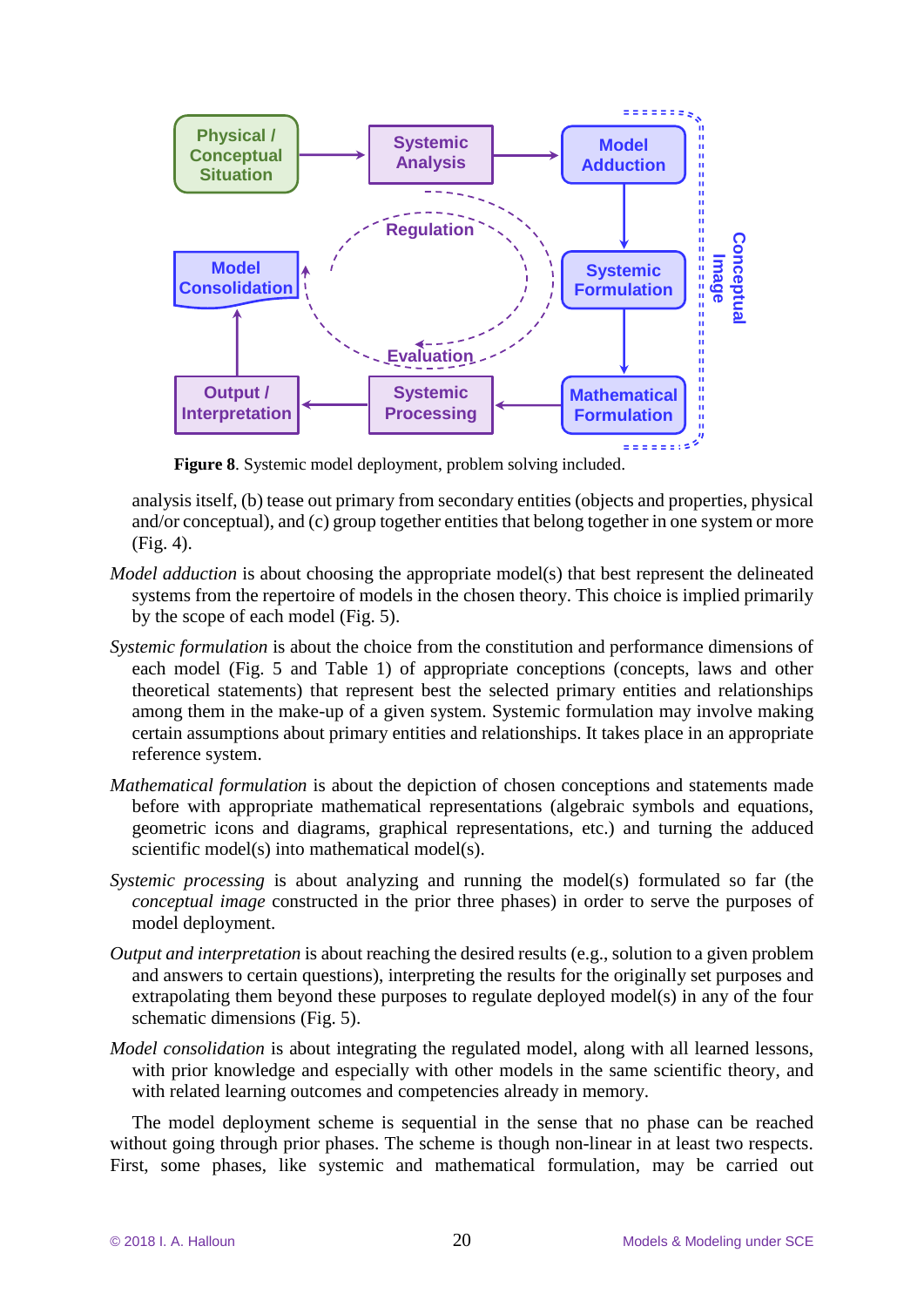concurrently. Second, and as evaluation may deem it necessary, one may at any time go back to previous phases and reiterate the process from where it was retaken in order to regulate the work carried out so far partly or entirely as indicated by the dashed curved arrows in Figure 8.

#### *6.2. Model deployment as model construction in systemic learning cycles*

The same scheme of Figure 8 may be adapted to model construction, i.e., to helping students construct, in accordance with the system schema of Figure 5, a new scientific model that they have not encountered before. The only major change would be in phase 2 of the scheme where model adduction would not consist of bringing in an appropriate scientific model from the student repertoire of models. Instead, and subsequent to the systemic analysis phase that would show that no model in the repertoire in question is appropriate for the situation at hand, students would be guided to realize that the situation in question corresponds to a new pattern that requires the construction of an entirely new model in the context of the appropriate scientific theory. The same approach would be followed when students are guided to transform a subsidiary model into a more comprehensive model, or even to develop any aspect still missing in a model constructed before.

Model deployment is carried out under SCE as an integral part of model construction, or simply as model construction, and not as an instructional phase that follows, or that follows from, model construction. Under conventional instruction of lecture and demonstration, and following Bloom's taxonomy of educational objectives and some learning cycles proposed in the literature, certain conceptions are first introduced by the teacher and subsequently "applied" and then deployed in the larger sense. Bloom's pedagogical philosophy assumes that "knowledge" and "comprehension" of course materials precedes "application" of such materials in simple situations and subsequent more involved deployment requiring "higher order thinking skills", namely analysis, synthesis, and evaluation or creativity (Anderson et al., 2001; Bloom, 1956). Notwithstanding the fact that Bloom's hierarchy of educational objectives is flawed (Halloun, 2017b), according to SCE, model deployment should not be distinguished from model construction, at least not in science courses where model deployment is restricted to exploratory tasks of description and explanation, and prediction of the state of certain entities. Every model deployment task is a task of continuous model regulation, elaboration, and consolidation. Elaboration is about the development of new aspects in any schematic dimension of the model, from scope to constitution and performance, and even the scientific theory in the framework of which all modeling tasks are carried out.

Model deployment "as" model construction is systematically carried out in systemic learning cycles described elsewhere (Halloun, 2001, 2004/6, 2007). A *systemic learning cycle* in science courses is an experiential modeling cycle carried out in line with the scheme of Figure 8. Each cycle is devoted to the comprehensive construction (deployment included) of a given scientific model in accordance with the system schema of Figure 5. The cycle is experiential in the sense that it continuously involves direct or indirect transaction with physical referents of the model (Halloun, 2017a, 2019), at least until students become capable of taking the model to new horizons in disconnection with the physical world. A cycle begins with relatively simple experiential tasks. It is reiterated, as often as necessary, with tasks of increasing complexity in line with the natural evolution a learner goes through in developing any learning outcome, competency, or profile trait as discussed next.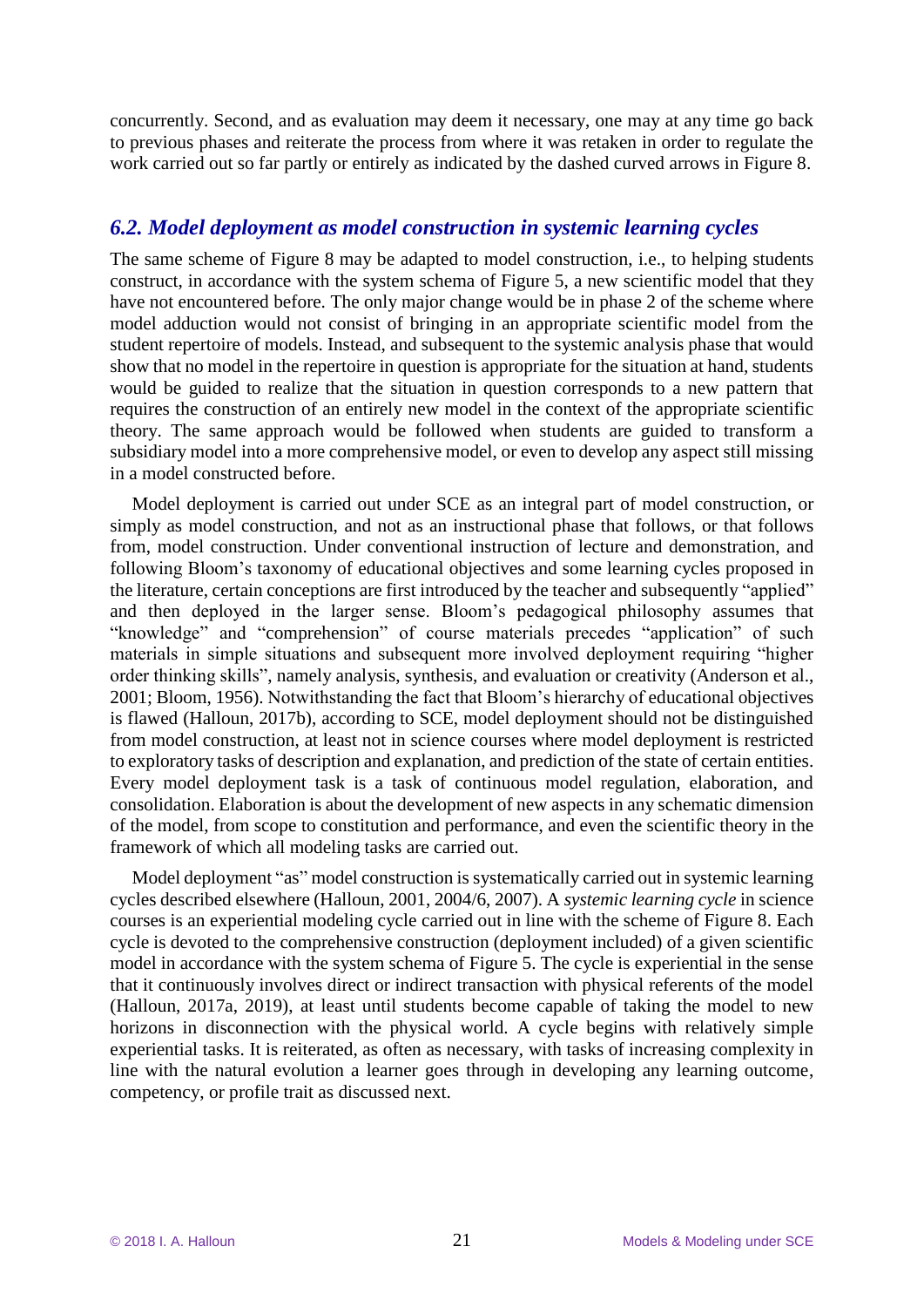#### *6.3. Evolution rubric*

Model construction and deployment, like any modeling inquiry task, are carried out under SCE for the ultimate goal of empowering students with 4P profiles (§ 1.3). The evolution of any profile trait, any scientific model in a student mind, and any related competency, or conception and skill, is a gradual process governed by the natural evolution of student ability to transact with physical realities (Fig. 1). The transaction with any new family of such realities, i.e., for us, with any set of systems manifesting a new pattern, is overwhelmingly perceptual and context dependent at first encounter. This imposes certain constraints on knowledge encoding and consolidation in student memory, and on subsequent knowledge accessibility and retrieval. In any science course, construction and deployment of any new scientific model should thus begin with a related subsidiary model in the context of a limited number of physical realities, preferably familiar ones, if any. As student transaction ability evolves to allow referent diversification and context-free modeling processes, modeling inquiry with the same pattern and model can then gradually evolve to encompass more and more novel physical referents, and transform the subsidiary model of limited scope, constitution, and performance, into the target model with the full fledge schematic dimensions (Fig. 5).

Five evolution stages are distinguished in SCE in terms of a number of parameters including the scope of transactions with physical realities in the context of which any profile trait or learning outcome pertaining to a given model or set of models is developed. Other parameters include: (a) the level of autonomy or, alternatively, of dependence on learning agents and physical resources in carrying out transactions in question and various modeling inquiry tasks, (b) the level of engagement and leadership in working with others, and (c) metacognitive controls especially those of motivation and self-satisfaction (Halloun, 2017b).

The five stages are labelled respectively as stages of initiation, inception, emulation, production, and invention. The first three stages are heavily contextual, and students need to go through with learning tasks (transactions) that impose relatively low-level cognitive demands below those that characterize the basic threshold of Figure 7. Student success in model construction and deployment is: (a) relatively low and restricted to narrow contexts in the first stage of *initiation*, (b) partial in the second stage of *inception*, and limited to some familiar situations, and (c) satisfactory in the third stage of *emulation*, but only in familiar physical contexts. The last two stages of *production* and *invention* are increasingly open to novel situations, including context-independent ones, and students can go through with learning tasks that impose cognitive demands above the basic threshold at first, and then, gradually, at and beyond the mastery threshold of Figure 7.

A student ability to carry out each of the seven phases of the modeling scheme of Figure 8 evolves through the five stages mentioned above. The evolution is gradual and not comprehensive at any stage. Furthermore, a student does not necessarily evolve to the same stage across all seven phases of the scheme, and is thus not necessarily capable of carrying out all these phases at the same cognitive level (evolution stage) in any modeling task. Table 3 presents some characteristics of each phase of the seven phases in model deployment in each of the five evolution stages. One can readily notice that a student might be at one particular evolution stage in a given deployment phase and lags one stage behind or be one stage ahead in another phase.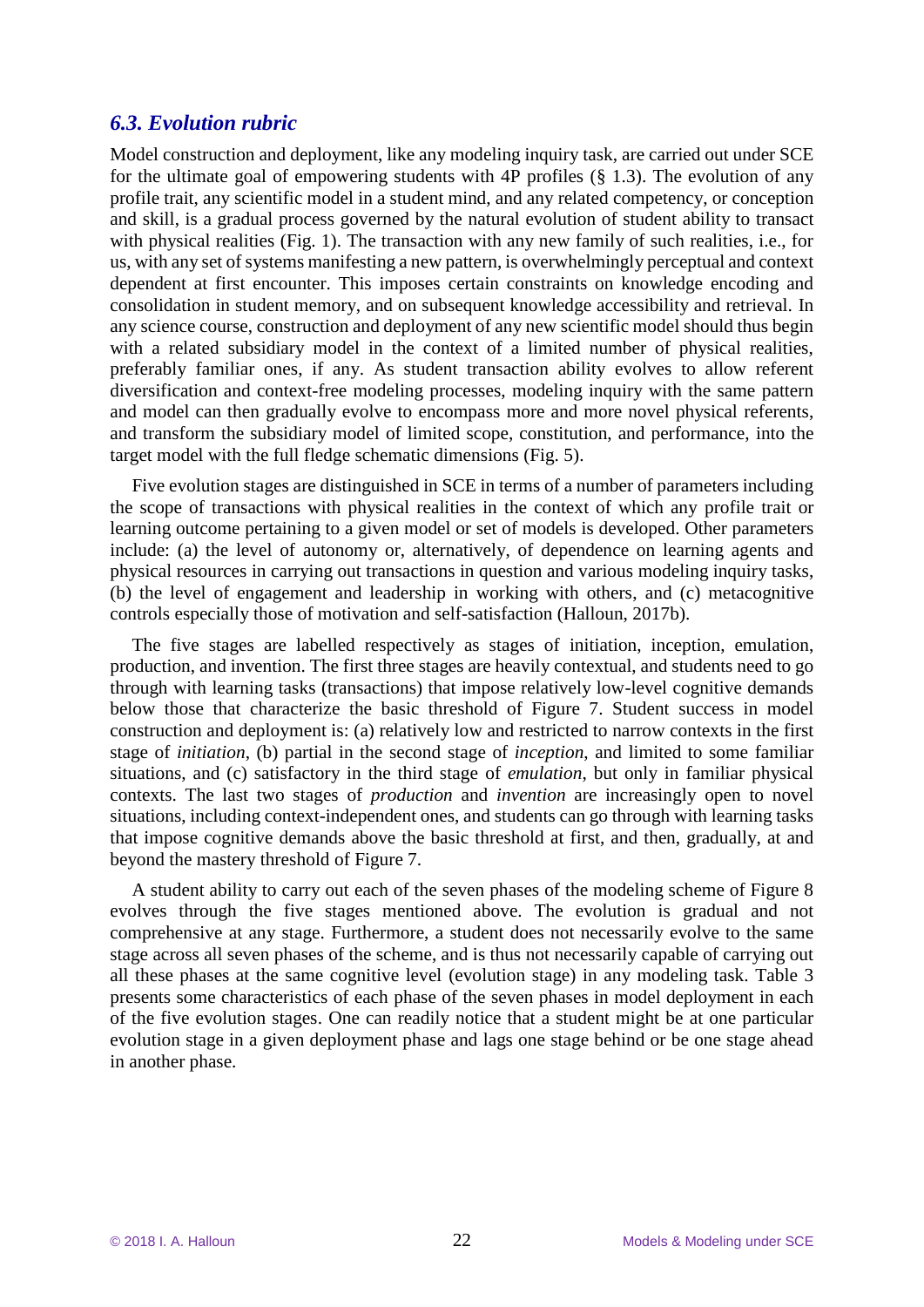## **Table 3** Evolution rubric for various phases of model deployment

| Stage                                 | 5                                                                                                                                                                                     | 4                                                                                                                                                                             | 3                                                                                                                                                                                                              | $\overline{2}$                                                                                                                                                                                                  |                                                                                                                                                                         |
|---------------------------------------|---------------------------------------------------------------------------------------------------------------------------------------------------------------------------------------|-------------------------------------------------------------------------------------------------------------------------------------------------------------------------------|----------------------------------------------------------------------------------------------------------------------------------------------------------------------------------------------------------------|-----------------------------------------------------------------------------------------------------------------------------------------------------------------------------------------------------------------|-------------------------------------------------------------------------------------------------------------------------------------------------------------------------|
|                                       | (Invention)                                                                                                                                                                           | (Production)                                                                                                                                                                  | (Emulation)                                                                                                                                                                                                    | (Inception)                                                                                                                                                                                                     | (Initiation)                                                                                                                                                            |
| <b>Achievement</b><br><b>Phase</b>    | Design and reification of<br>novel systems;<br>transformation and<br>creative exploration of<br>existing systems.                                                                     | Transformation (change)<br>control) and creative<br>exploration of existing<br>familiar and unfamiliar<br>systems.                                                            | Exploration (description,<br>explanation) $&$ prediction<br>(but not transformation)<br>of existing familiar (but<br>not unfamiliar) systems.                                                                  | Limited exploration of<br>existing familiar systems.                                                                                                                                                            | Partial success in the<br>exploration of a few<br>existing familiar systems.                                                                                            |
| <b>Systemic</b><br><b>Analysis</b>    | Comprehensive<br>delineation of any system<br>with primary entities and<br>necessary assumptions in<br>an appropriate reference<br>system under the<br>appropriate framework.         | Comprehensive<br>delineation of any system<br>with primary entities and<br>necessary assumptions in<br>an appropriate reference<br>system under the<br>appropriate framework. | Comprehensive<br>delineation of familiar<br>(but not unfamiliar)<br>systems with primary<br>entities and necessary<br>assumptions in an<br>appropriate reference<br>system under the<br>appropriate framework. | Delineation of some but<br>not all familiar systems,<br>and delineation of others<br>with superfluous or<br>wrong details, in perhaps<br>an appropriate reference<br>system under the<br>appropriate framework. | Wrong or partial system<br>delineation with<br>superfluous or wrong<br>details, in an<br>(in)appropriate reference<br>system under the<br>(in)appropriate<br>framework. |
| <b>Model</b><br><b>Adduction</b>      | Correct choice of the<br>appropriate model(s) and<br>necessary conceptions,<br>and invention of new<br>ones, with necessary<br>theoretical premises.                                  | $\frac{1}{2}$ Correct choice of the<br>appropriate model(s) and<br>formulation of necessary<br>theoretical premises.                                                          | Correct choice of the<br>appropriate model(s) and<br>formulation of necessary<br>theoretical premises,<br>often with familiar (but<br>not with unfamiliar)<br>systems.                                         | Correct choice of the<br>appropriate model(s) in<br>limited instances with<br>possible lack of<br>necessary theoretical<br>premises.                                                                            | Bad choice or lack of<br>some of the appropriate<br>model(s) and lack of<br>necessary theoretical<br>premises.                                                          |
| <b>Systemic</b><br><b>Formulation</b> | Comprehensive and<br>correct choice or<br>invention of all necessary<br>conceptions (concepts,<br>laws, etc.) with proper<br>correspondence to<br>referents and among<br>conceptions. | Comprehensive and<br>correct choice of all<br>necessary conceptions<br>(concepts, laws, etc.)<br>with proper<br>correspondence to<br>referents and among<br>conceptions.      | Correct choice of<br>necessary conceptions<br>with correspondence to<br>referents and among<br>conceptions, often with<br>familiar (but not with<br>unfamiliar) systems.                                       | Correct choice of<br>necessary conceptions<br>with correspondence to<br>referents and among<br>conceptions limited to<br>some familiar<br>conceptions and systems.                                              | Bad choice or lack of<br>many necessary<br>conceptions and errors in<br>establishing proper<br>correspondence to<br>referents and among<br>conceptions.                 |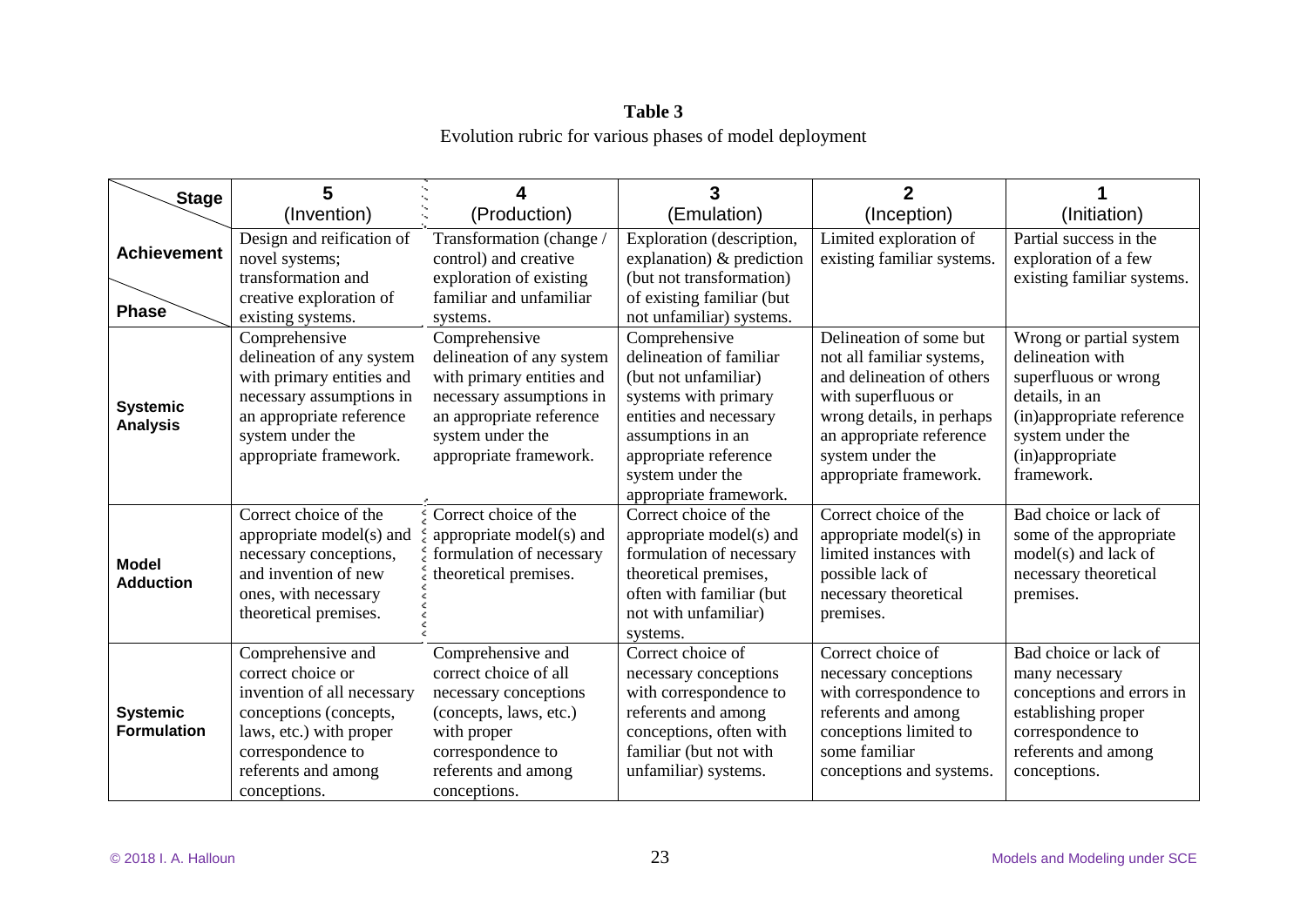| <b>Stage</b><br><b>Phase</b>              | 5                                                                                                                                                                                 | 4                                                                                                                                                                                 | 3                                                                                                                                            | $\mathbf{2}$                                                                                                                             |                                                                                                                                     |
|-------------------------------------------|-----------------------------------------------------------------------------------------------------------------------------------------------------------------------------------|-----------------------------------------------------------------------------------------------------------------------------------------------------------------------------------|----------------------------------------------------------------------------------------------------------------------------------------------|------------------------------------------------------------------------------------------------------------------------------------------|-------------------------------------------------------------------------------------------------------------------------------------|
| <b>Mathematical</b><br><b>Formulation</b> | Comprehensive and<br>flawless mathematical<br>model with convenient<br>mathematical<br>representation of all<br>conceptions, and<br>consistency among<br>various representations. | Comprehensive and<br>flawless mathematical<br>model with convenient<br>mathematical<br>representation of all<br>conceptions, and<br>consistency among<br>various representations. | Perhaps some flaws in<br>the mathematical model<br>and in the consistency<br>among some<br>representations.                                  | Often fragmented and<br>dissociated mathematical<br>model with mistaken or<br>missing representations.                                   | Partial and fragmented<br>mathematical model, if<br>any, with many mistaken<br>and inconsistent<br>mathematical<br>representations. |
| <b>Systemic</b><br>Processing             | Complete, transparent,<br>well-justified,<br>efficacious, and efficient<br>processing of the<br>constructed model.                                                                | Complete, transparent,<br>well-justified,<br>efficacious, and efficient<br>processing of the<br>constructed model.                                                                | Perhaps some flaws in<br>processing the model in<br>certain respects.                                                                        | Standing flaws in<br>processing a<br>mathematical model that<br>may be originally flawed.                                                | Vague and/or flawed<br>processing of an<br>originally flawed model.                                                                 |
| Output /<br>Interpretation                | Successful<br>transformation of<br>existing systems and/or<br>invention of new ones,<br>and sound and supported<br>output interpretation and<br>extrapolation.                    | Correct results / well<br>supported decisions, and<br>sound and supported<br>output interpretation and<br>extrapolation.                                                          | Perhaps some flaws in<br>the results / decisions,<br>and/or the interpretation<br>and extrapolation of the<br>output.                        | Standing flaws in the<br>results / decisions, and in<br>output interpretation and<br>extrapolation.                                      | Mostly flawed, or lack<br>of, results / decisions.                                                                                  |
| <b>Model</b><br><b>Consolidation</b>      | Sound synthesis of the<br>entire experience and<br>integration of the output<br>with prior knowledge<br>with necessary memory<br>regulation.                                      | Sound synthesis of the<br>entire experience and<br>integration of the output<br>with prior knowledge<br>with necessary memory<br>regulation.                                      | Perhaps some flaws in<br>the synthesis of the entire<br>experience, output<br>integration with prior<br>knowledge, and/or due<br>regulation. | Standing flaws in the<br>synthesis of the entire<br>experience, output<br>integration with prior<br>knowledge, and/or due<br>regulation. | Major flaws in, or lack<br>of, synthesis and<br>knowledge regulation.                                                               |

The zigzag line between mastery Stages 4 and 5 indicates that the evolution from the former stage to the latter stage is gradual. Students in Stage 5 may stumble through sub-stages similar to Stages 2 and 3 in this table before they master the innovative function of coming up with novel systems.

In stage 3, students may be capable of successfully deploying a given model with familiar referents but not quite so with unfamiliar referents. Knowledge transfer is limited at this stage.

In stage 2, deployment is partial and limited to some, but not all, familiar situations (significantly flawed in all types of situations in stage 1), thus necessitating major remedial efforts.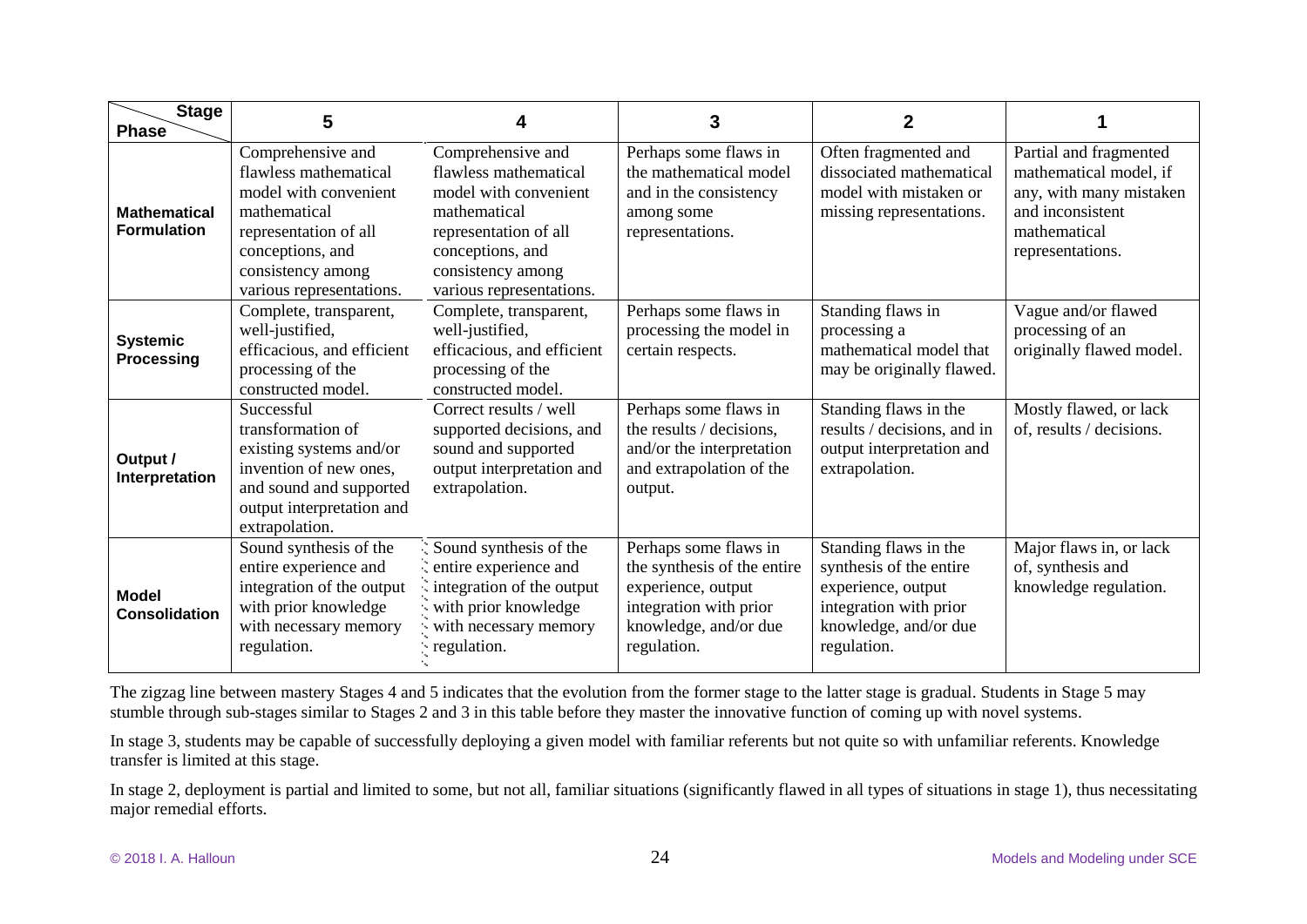Table 3 constitutes an evolution rubric that may serve many pedagogical purposes. These include lesson planning and the design of appropriate learning tasks that take students throughout any number of the five evolution stages in model construction and deployment. The rubric may also serve for the design and grading of assessment tasks, traditional problem solving included. In the latter respect, Table 3 can be readily transformed into an assessment rubric that helps grading student performance on any particular task (or of any phase of model construction or deployment) in an objective way. A student performance is then indexed at the proper evolution stage, and the appropriate regulation and/or consolidation activities may be assigned to help the student reach or reinforce the desired stage.

Assessment under SCE is a systemic endeavor that comes about as an integral part of model construction and deployment. As such, assessment turns out to be not an end by itself, but a means to a more worthy end: to systematize systemic learning of course materials and development of 4P profiles. Out of the three modalities of assessment, assessment "of" learning, assessment "for" learning, and assessment "as" learning, the last modality becomes the most important, with the first two at its service. The first modality is about ascertaining student achievement for accountability purposes, and the second, about diagnosing student knowledge state for guiding learning and instruction. Both modalities are underlined by the assumption that, in an assessment task, students retrieve ascertained knowledge from memory and reproduce it exactly as it used to be stored there. Research in neuroscience reveals that this is far from being the case, and that students actually regulate and change stored knowledge in the process of retrieving it and adapting it to the task at hand (Markant et al., 2016; Kandel et al., 2013). Assessment thus becomes an opportunity to *develop* student knowledge state, i.e., a learning opportunity; whence assessment "as" learning. Teachers may still adapt the rubric of Table 3 to their assessment "for" learning needs and use it to track and regulate the evolution of individual students' profiles, and to evaluate and efficiently regulate instructional means and practices, and the entire course ecology. Most importantly, all assessments would then be carried out as parts of an "assessment system" whereby "different types of information are collected throughout the year using a variety of assessment tools, [and] each type of information contributes to a bigger picture of student learning" (NASEM, 2017, p. 22), and each of the system components "is designed with the same set of goals in mind, even if they are used for different purposes" (*ibid*, p. 91).

# **7. Modeling under SCE for systemic cross-disciplinarity**

Science education research has long shown that students often complete their science courses at any level, like they do in various other fields, with fragmented and compartmentalized transient knowledge that rarely makes its way to long-term memory. Knowledge fragmentation in science courses can best be resolved in systemic, model-based curricula, and knowledge compartmentalization can best be avoided when such curricula are cross-disciplinary.

Numerous efforts have been deployed lately for *convergence* of research in different academic fields and operations in industry and various other sectors of society, i.e., for removing boundaries between distinct academic and professional fields in all domains, and carrying out processes, including knowledge development and problem solving, in coherent if not similar ways. Convergence is meant to facilitate and improve the efficiency of communication, knowledge exchange, and collaboration among various professionals on issues of mutual interest, especially in those fields that were traditionally considered as remotely related, if any, like arts and sciences.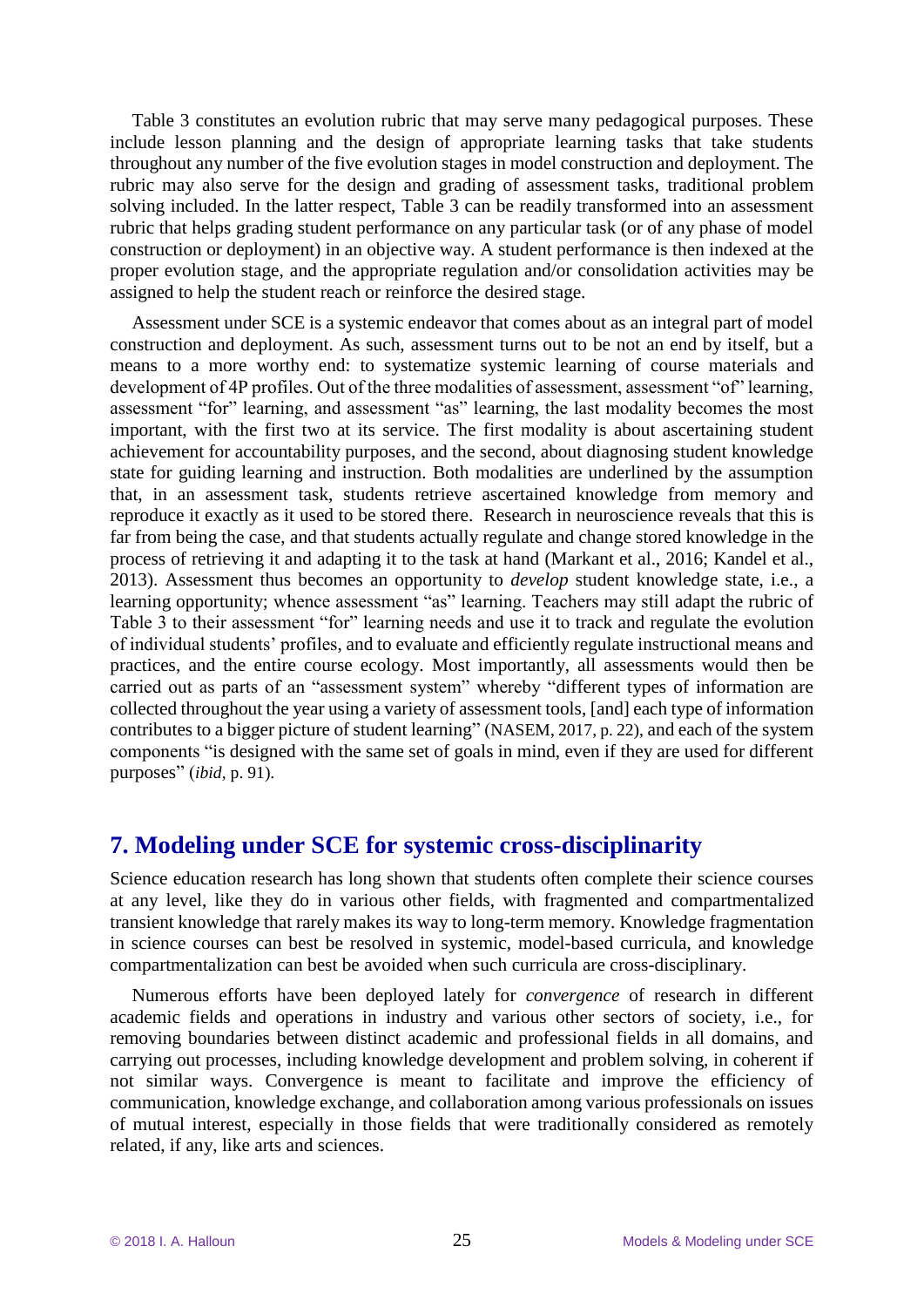In order to systematize putting convergence into practice and bring about sustainable development at the global scale, some leading international organizations like the International Council for Science and the International Social Science Council have gone into mergers lately. According to McBean and Martinelli (2017), presidents of the two organizations in question that merged in October 2017 into the International Science Council, the merger "will provide a new institutional context for the long-called-for convergence to become a reality". It "should help foster meaningful interdisciplinarity that begins with the joint framing of problems; ensure that all disciplines are exploiting opportunities of the digital revolution, including for data integration; and unify scientific communities. It will be guided in its actions by the shared vision of advancing all sciences as a global public good".

education, convergence is primarily about bringing together many academic fields to come out with certain pedagogical products that may extend from the solution to a particular type of abstract or real world problems to a fullfledge curriculum (Fig. 9).

Convergence among a number of fields for any purpose, educational purposes included, can be brought about



**Figure 9**. Systemic convergence in education to bring about pedagogical products of particular structure and function.

through a variety of modalities with a diversity of conceptual lenses the most meaningful and efficient of which are cross-disciplinary modalities that rely on systemic lenses. *Crossdisciplinarity* results from the integrative convergence of two or more disciplines, a discipline being here a particular branch or area in a given field (e.g., classical mechanics and relativity in physics). Different disciplines may come from the same field, but preferably from different fields (scientific and non-scientific) some of which may be non-academic fields related to any sectors of society. Professionals from various disciplines/fields (non-academic included) work collaboratively together to develop crossdisciplinary products needed within and/or outside their own professional communities, and deploy to this end a mix of already established and novel efforts. They bring together, to common facilities, their distinctive conceptual and procedural knowledge, tools, resources, etc., under an *emergent* paradigm that draws on common and concurrent aspects of their distinctive paradigms and incorporates newly agreed upon aspects. The new paradigm may sometimes *transcend* all existing paradigms and lead to the development of a brand new discipline that cuts across existing fields or that lays the ground for a completely new field. The emergent/transcendent paradigm opens the door to tackling in creative or even *innovative* ways old and new questions, problems, or issues. Crossdisciplinary products may have a mix of new and already known characteristics or entirely new characteristics (Halloun, 2018).

Cross-disciplinarity thus recognizes that no "discipline or scholarly field is an island unto itself; it is created, evolves, takes shape and responds in certain cultural, social and intellectual circumstances" (Matthews, 2012). This is especially true of scientific fields which, when considered with each other and with non-scientific fields in a systemic perspective whereby various fields are envisioned to be about a "set of theories ... unified by a philosophical framework ... that focus on the structural characteristics of systems... [we] can therefore cross the largely artificial barriers between disciplines ... [in] a cross-disciplinary approach" (Bunge, 1979, p.1).

Cross-disciplinarity is achieved in science courses when at least some scientific models are constructed with constituents coming from traditionally distinct disciplines and fields, and when these models are deployable in a variety of such disciplines and fields. Scientific fields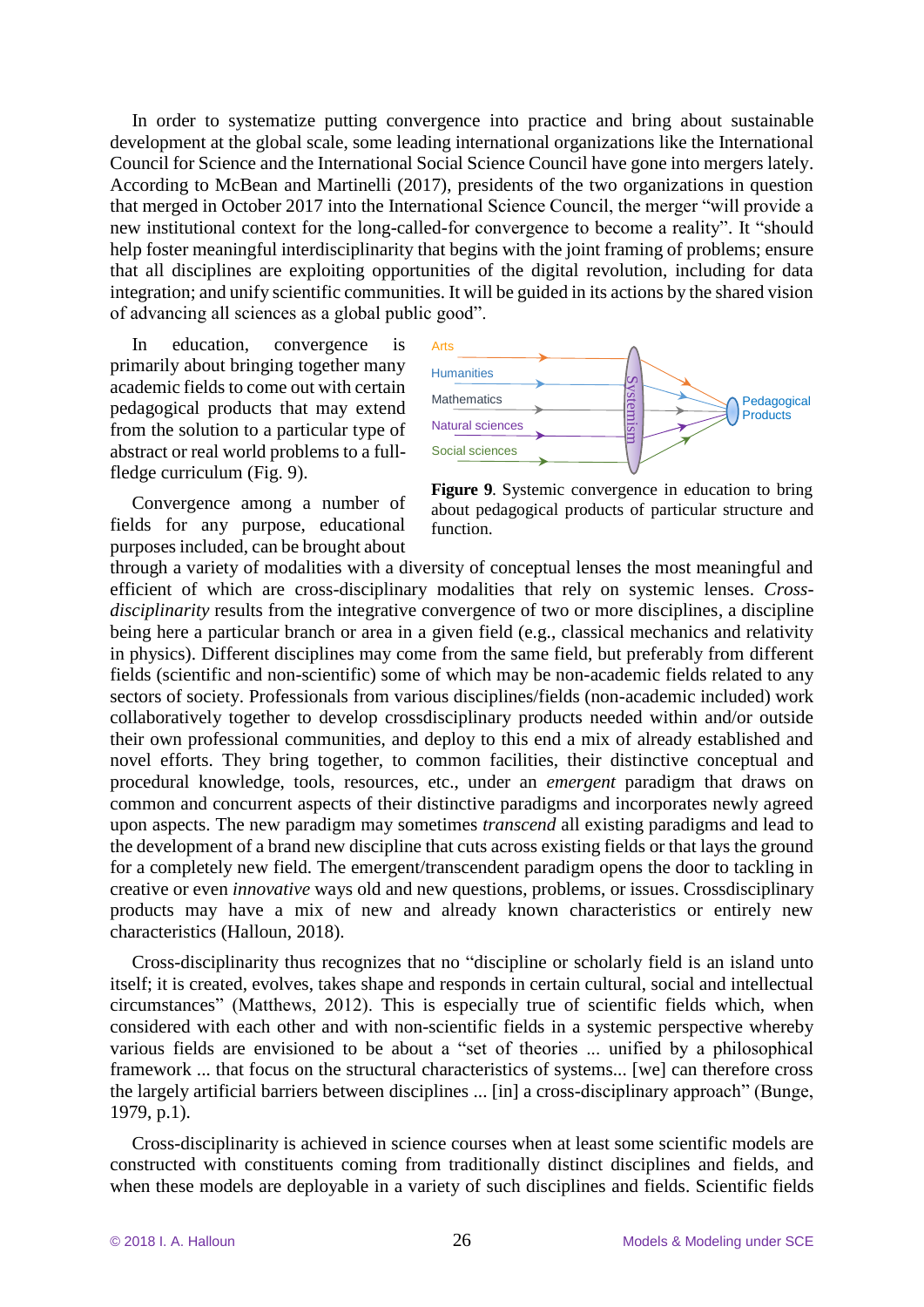deal with physical realities that make the object of each other disciplines and non-scientific disciplines as well. Any scientific discipline thus readily lends itself to constructing models that are cross-disciplinary in their scope, constitution, and performance (Fig. 5). This would bring coherence and consistency within and among disciplines and fields, and facilitate transfer across disciplines/fields and to everyday life.

Models and modeling in the framework of Systemic Cognition and Education helps bring epistemic coherence to students' knowledge and methodological consistency to their knowledge construction and deployment processes, within science courses and across other courses and everyday life. Such systemic pedagogy also helps students systematize their learning habits and their transaction with the real world, and come out of every learning experience with meaningful and sustainable knowledge that they can systemically deploy in creative and innovative ways outside the context of any experience in which they have been involved. Science teachers and other stakeholders are thus called upon to adopt model-based, systemic and experiential pedagogy in all their endeavors, from curriculum design to lesson planning and implementation, and from the design and management of classrooms and other facilities to the conception and use of various course materials and resources. Epistemic, rational, sensory-motor, and affective needs of individual students should be attended to in the process for lifelong learning and success in various aspects of life and not for merely passing exams of any level or scale.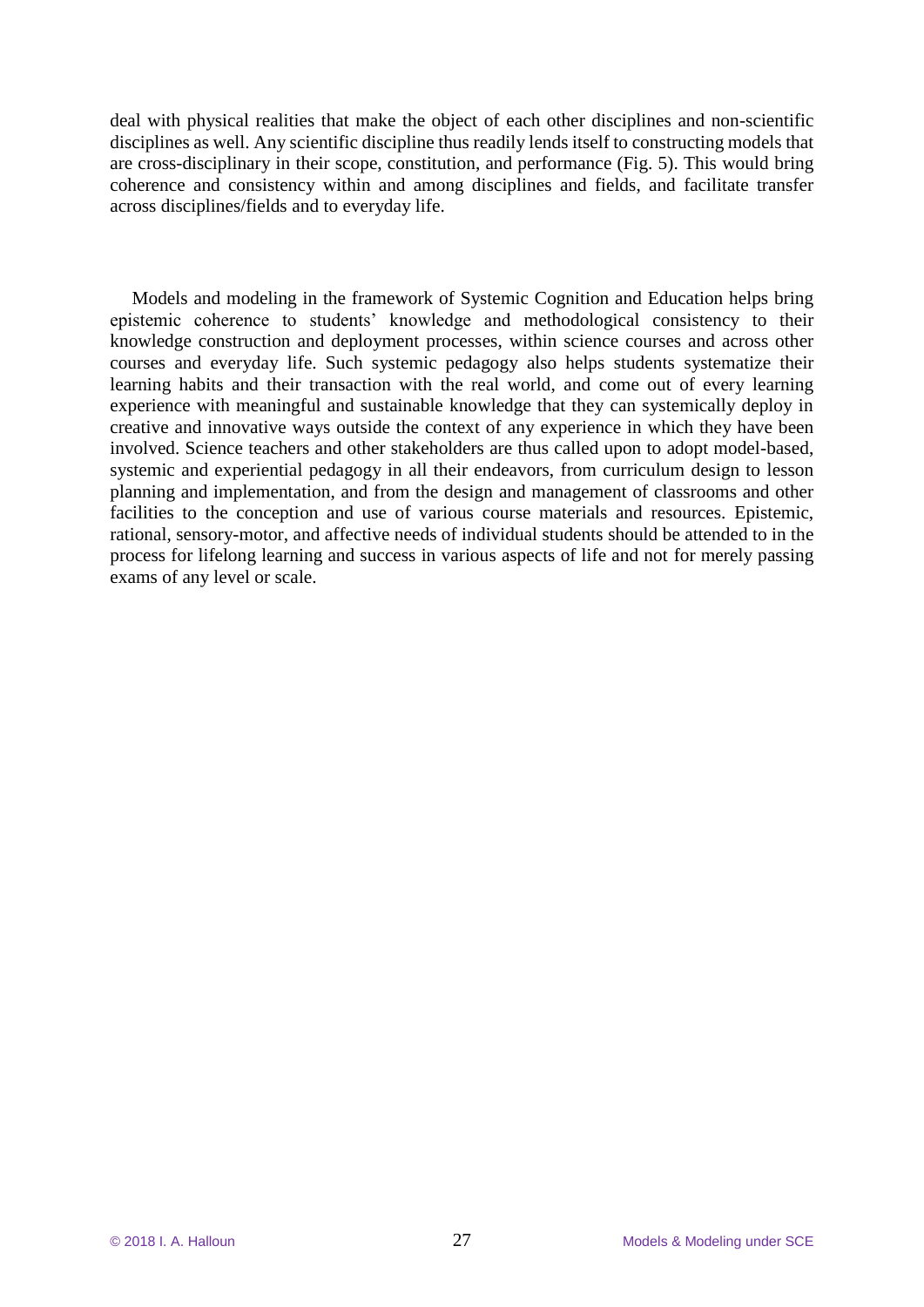#### **References**

- American Association for the Advancement of Science. (1993). *Benchmarks for Science Literacy. Project 2061*. New York, NY: Oxford University Press.
- American Association for the Advancement of Science. (1990). *Science for All Americans*. *Project 2061*. New York, NY: Oxford University Press.
- Anderson, L. W. (Ed.), R. Krathwohl, D. R. (Ed.), Airasian, P. W., Cruikshank, K. A., Mayer, R. E., Pintrich, P. R., Raths, J., & Wittrock, M. C. (2001). *A Taxonomy for Learning, Teaching, and Assessing: A Revision of Bloom's Taxonomy of Educational Objectives*. New York, NY: Longman.
- Assaraf, O. B-Z., & Orion, N. (2005). Development of system thinking skills in the context of earth system education. *Journal of Research in Science Teaching*, 42 (5), 518–560.
- Association of American Colleges and Universities. (2002). *Greater Expectations: A New Vision for Learning as a Nation Goes to College.* Washington, DC: AAC&U.
- Bachelard, G. (1949). *Le Rationnalisme Appliqué*. Paris : Quadrige (6<sup>th</sup> ed., 1986) / Presses Universitaires de France.
- Bachelard, G. (1934). *Le Nouvel Esprit Scientifique*. Paris: Quadrige (6<sup>th</sup> ed., 1999) / Presses Universitaires de France.
- Bloom, B. S. (Ed.). (1956). Taxonomy of Educational Objectives. The Classification of Educational Goals. New York, NY: McKay.
- Bower, G.H., & Morrow, D.G. (1990). Mental models in narrative comprehension. *Science*, 247, 44– 48.
- Bullock, B. (1979). The Use of Models to Teach Elementary Physics. *Physics Education,* 14, 312–317.
- Bunge, M. (2000). Systemism: the alternative to individualism and holism. *The Journal of Socio-Economics*, 29, 147–157.
- Bunge, M. (1983a). *Understanding the World.* Dordrecht: Reidel.
- Bunge, M. (1983b). *Exploring the World.* Dordrecht: Reidel.
- Bunge, M. (1979). *A World of Systems.* Dordrecht: Reidel.
- Bunge, M. (1973). *Method, Model and Matter.* Boston, MA: D. Reidel.
- Bunge, M. (1967). *Scientific Research I & II*. New York, NY: Springer-Verlag.
- Čančula, M. P., Planinšič, G., & Etkina, E. (2015). Analyzing patterns in experts' approaches to solving experimental problems. *American Journal of Physics*, 83 (4), 366–374.
- Casti, J. L. (1989). Alternate Realities. Mathematical Models of Nature and Man. New York, NY: Wiley-Interscience.
- Chi, M., Feltovich, P., & Glaser, R. (1981). Categorization and representation of physics problems by experts and novices. *Cognitive Science*, 5, 121–152.
- Clement, J. (1993). Using Bridging Analogies and Anchoring Intuitions to Deal with Students' Preconceptions in Physics. *Journal of Research in Science Teaching*, 30 (10), 1241–1257.
- Clement, J. (1989). Learning via model construction and criticism. In G. Glover, R. Ronning & C. Reynolds (Eds.), *Handbook of Creativity, Assessment, Theory and Research.* New York, NY: Plenum.
- Develaki, M. (2006). The model-based view of scientific theories and the structuring of school science programs. *Science & Education*, 16 (7, 8), 725–749.
- Doerr, H. M. (1996). Integrating the study of Trigonometry, Vectors, and Force through Modeling. *School Science and Mathematics*, 96 (8), 407–418.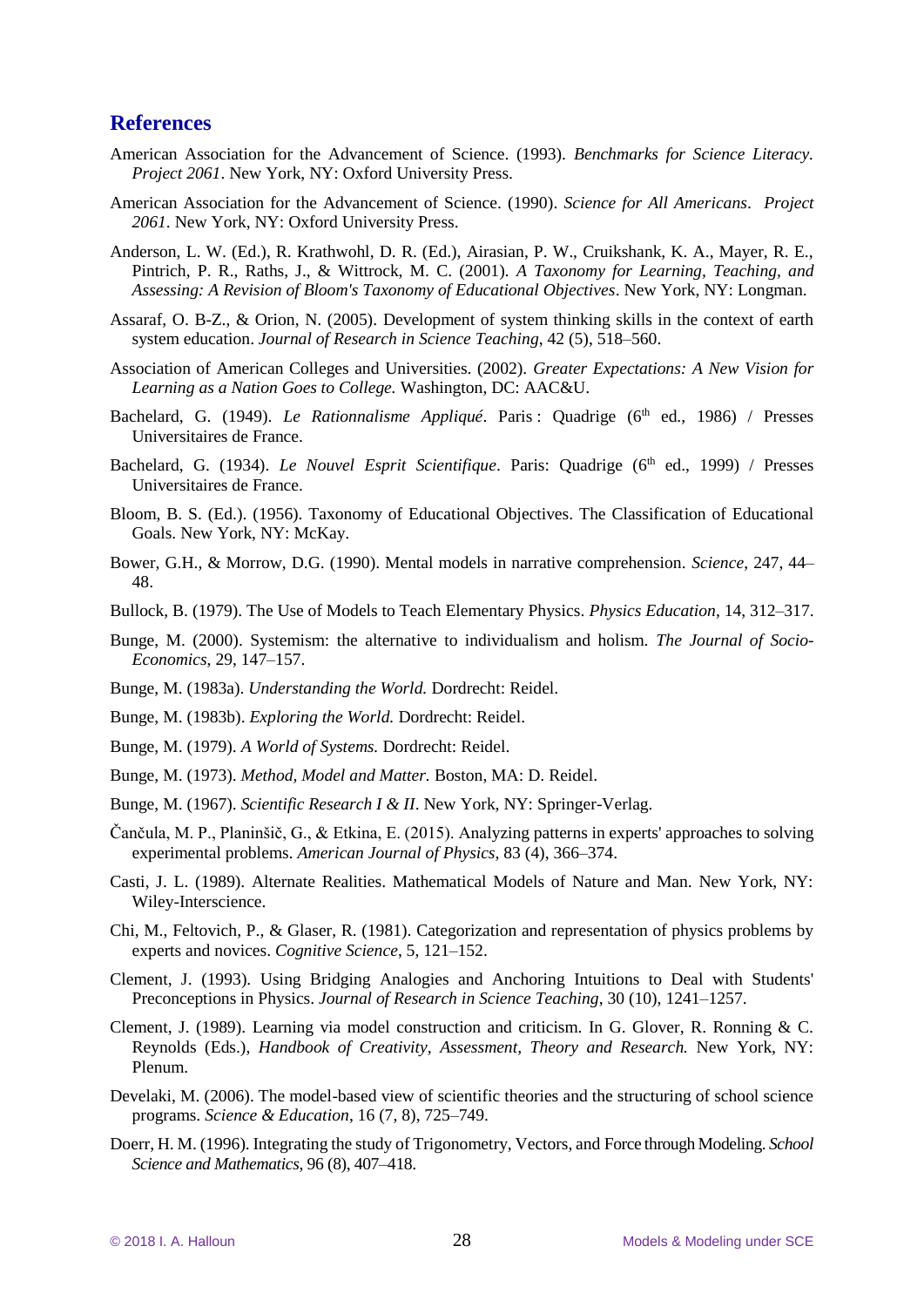- Dominguez, A., De la Garza, J., & Zavala, G. (2015). Models and Modelling in an Integrated Physics and Mathematics Course. In G. A. Stillman, W. Blum, & M. Salett Biembengut (Eds.), *Mathematical Modelling in Education Research and Practice: Cultural, Social and Cognitive Influences. International Perspectives on the Teaching and Learning of Mathematical Modelling* (pp. 513–522). New York, NY: Springer.
- Erduran, S. (2001). Philosophy of Chemistry: An Emerging Field with Implications for Chemistry Education. *Science & Education*, 10 (6), 581–593.
- Garcia, P., Armstrong, R., & Zaman, M. H. (2014). Models of education in medicine, public health, and engineering. *Science,* 345 (6202), 1281–1283.
- Gee, B. (1978). Models as a pedagogical tool: Can we learn from Maxwell? *Physics Education*, 13*,*  287–291.
- Gentner, D., & Stevens A. L. (Eds.). (1983). *Mental Models.* Hillsdale, NJ: Lawrence Erlbaum.
- Giere, R.N. (1994). The cognitive structure of scientific theories. *Philosophy of Science*, 61*,* 276–296.
- Giere, R.N. (Ed.). (1992). *Cognitive Models of Science.* Minnesota Studies in the Philosophy of Science, Vol. XV. Minneapolis, MN: University of Minnesota Press.
- Giere, R. N. (1988). *Explaining Science: A Cognitive Approach.* Chicago, IL: University of Chicago Press.
- Gilbert, S. W. (1991). Model Building and a Definition of Science. *Journal of Research in Science Teaching*, 28 (1), 73–79.
- Glas, E. (2002). Klein's Model of Mathematical Creativity. *Science & Education*, 11 (1), 95–104.
- Goleman, D., & Senge, P. (2014, August 15). Educating for the bigger picture. *Education Week* Commentary, 34 (1).
- Hafner, R., & Stewart, J. (1995). Revising Explanatory Models to Accommodate Anomalous Genetic Phenomena: Problem Solving in the "Context of Discovery". *Science Education*, 79 (2), 111–146.
- Halloun, I. (In preparation). Systemic Cognition and Education.
- Halloun, I. (2019). Cognition and Education: A Bungean Systemic Perspective. In: M. Matthews (Ed.), *Mario Bunge Centenary Festschrift*. Boston, MA: Springer.
- Halloun, I. (2018). *Systemic Convergence in Education*. Working paper. Jounieh, Lebanon: H Institute.
- Halloun, I. (2017a). *Mind, Brain, and Education: A Systemic Perspective*. Working paper. Jounieh, Lebanon: H Institute.
- Halloun, I. (2017b). *SCE Taxonomy of Learning Outcomes*. Working paper. Jounieh, Lebanon: H Institute.
- Halloun, I. (2011). From modeling schemata to the profiling schema: Modeling across the curricula for Profile Shaping Education. In: Khine & Saleh (Eds), *Models and Modeling: Cognitive Tools for Scientific Inquiry*. (Models & Modeling in Science Education, Vol. 6, pp. 77–96). Boston, MA: Springer.
- Halloun, I. (2007). Mediated modeling in science education. Science & Education, 16 (7), 653–697.
- Halloun, I. (2004/6). *Modeling Theory in Science Education*. Dordrecht, Netherlands: Kluwer / Boston, MA: Springer.
- Halloun, I. (2001). *Apprentissage par Modélisation : La Physique Intelligible*. Beyrouth, Liban : Phoenix Series / Librairie du Liban Publishers.
- Halloun, I. 2000. Model-Laden Inquiry: A Prescription for Effective Physics Instruction. *THEMES,* 1 (4), 339–355.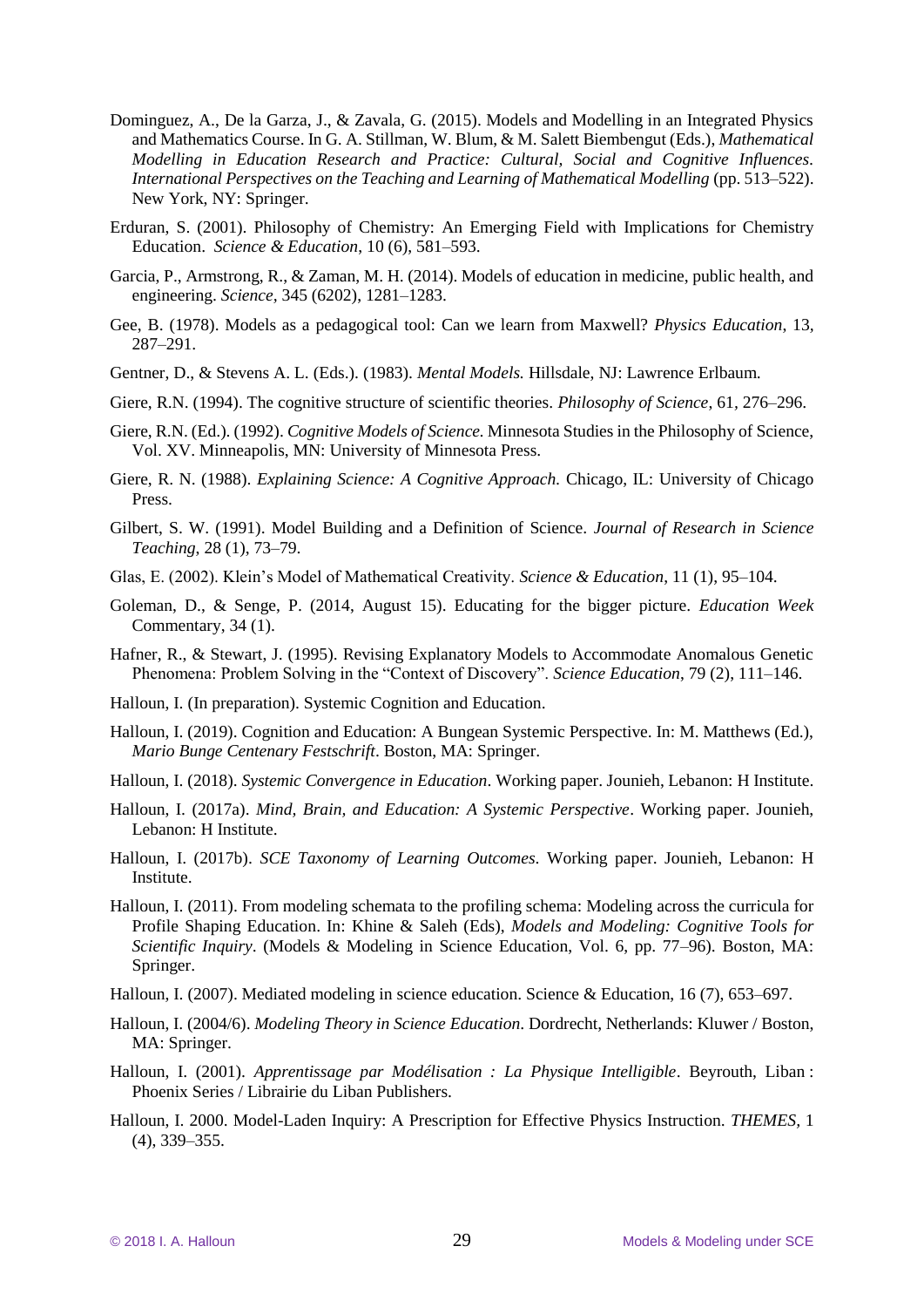- Halloun, I. 1998a. Schematic Concepts for Schematic Models of the Real World. *Science Education,* 82 (2), 239–263.
- Halloun, I. 1998b. Interactive Model-Based Education: An Alternative to Outcomes-Based Education in Physics. *South African Journal of Science,* 94*,* 313–318.
- Halloun, I. 1996. Schematic Modeling for Meaningful Learning of Physics. *Journal of Research in Science Teaching,* 33 (9), 1019–1041.
- Halloun, I. 1994. Teaching Model Construction for Solving Physics Problems. *Recherches Pédagogiques,* 19*,* 5–17.
- Halloun, I. 1984. *The Use of Models in Teaching Newtonian Mechanics*. PhD dissertation. Tempe: Arizona State University.
- Halloun, I., & Hestenes, D. 1987. Modeling Instruction in Mechanics. *American Journal of Physics*, 55 (5), 455–462.
- Harré, R. (1978). Models in Science, *Physics Education*, 13 (5), 275–278.
- Harré, R. (1970). *The Principles of Scientific Thinking*. Chicago, IL: The University of Chicago Press.
- Hempel, C. G. (1965). *Aspects of Scientific Explanation*. New York, NY: The Free Press, Macmillan.
- Hesse, M.B. (1970). *Models and Analogies in Science.* South Bend, IN: University of Notre Dame Press.
- Hmelo-Silver, C. E., Marathe, S., & Liu, L. (2007). Fish swim, rocks sit, and lungs breathe: Expertnovice understanding of complex systems. *Journal of the Learning Sciences*, 16 (3), 307–331.
- Hmelo-Silver, C. E., & Pfeffer, M. G. (2004). Comparing expert and novice understanding of a complex system from the perspective of structures, behaviors, and functions. *Cognitive Science*, 28 (1), 127– 138.
- Johanessen, J. A., Olaisen, J., & Olsen, B. (1999). Systemic thinking as the philosophical foundation for knowledge management and organizational learning. *Kybernetes*, 28 (1), 24–46.
- Johnson-Laird, P. N. (2006). *How We Reason*. Oxford, UK: Oxford University Press.
- Johnson-Laird, P.N. (1983). Mental Models. Towards a Cognitive Science of Language, Inference, and Consciousness. Cambridge, UK: Cambridge University Press.
- Johsua, S. & Dupin, J.J. (1999). *Introduction à la Didactique des Sciences et des Mathématiques*. 2<sup>nd</sup> Ed. Paris, France : Presses Universitaires de France.
- Johsua, S. & Dupin, J.J. (1989). Représentations et Modélisations : Le Débat Scientifique dans la Classe et l'Apprentissage de la Physique. Berne, Switzerland: Peter Lang.
- Justi, R. & Gilbert J. K. (2002). Models and Modelling in Chemical Education, in J. K. Gilbert, O. de Jong, R. Justi, D. F. Treagust & J. H. van Driel (Eds), *Chemical Education: Towards Research-based Practice,* pp. 47–68. Dordrecht, Netherland: Kluwer Academic Publishers.
- Kandel, E. R., Schwartz, J. H., Jessel, T. M., Siegelbaum, S. A., & Hudspeth, A. J. (Eds.). (2013). *Principles of Neural Science.* 5th Ed. New York, NY: McGraw-Hill.
- Lakoff, G. (1987). Women, Fire, and Dangerous Things. What Categories Reveal about the Mind. Chicago, IL: The University of Chicago Press.
- Laszlo, A. (2015). Living systems, seeing systems, being systems: Learning to be the system that we wish to see in the world. *Spanda Journal. Systemic Change*, 6 (1), 165–173.
- Lattery, M. J. (2017). Deep Learning in Introductory Physics: Exploratory Studies of Model-Based Reasoning. Charlotte, NC: Information Age Publishing.
- Liu, J., Mooney, H., Hull, V., Davis, S. J., Gaskell, J., Hertel, T., et al. (2015). Systems integration for global sustainability. *Science,* 347 (6225), 963. Full article available at: http://dx.doi.org/10.1126/science.1258832.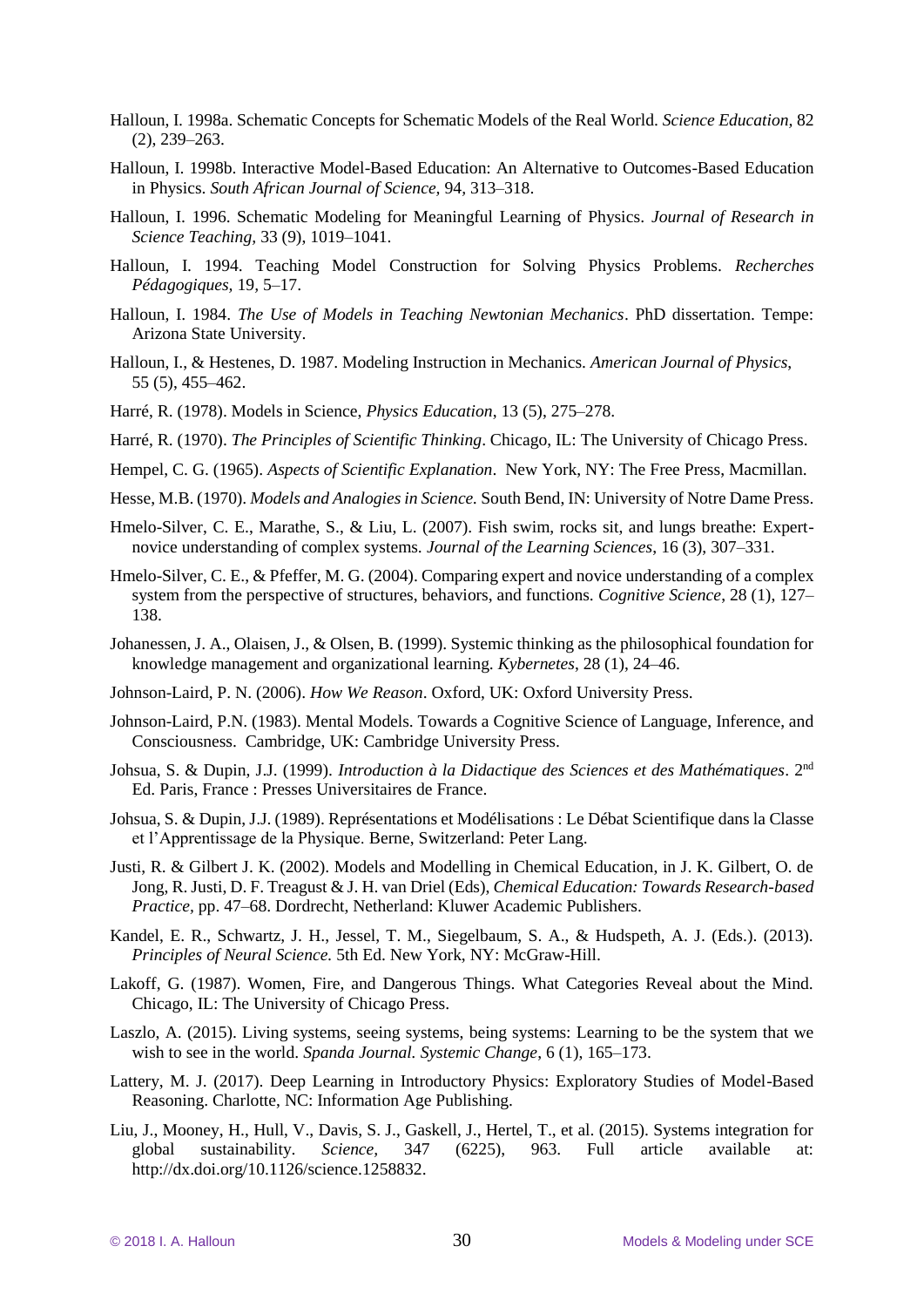- Markant, D. B., Ruggeri, A., Gureckis, T. M. & Xu, F. (2016). Enhanced memory as a common effect of active learning. *Mind, Brain, and Education*, 10 (3), 142–152.
- Matthews, M. R. (2012). Mario Bunge, Systematic Philosophy and Science Education: An Introduction. *Science & Education*, 21, 1393–1403.
- McBean, G. & Martinelli, A. (2017). Blurring disciplinary boundaries. *Science*, 358 (6366), 975.
- Mehren, R., Rempfler, A., Buchholz, J., Hartig, J. & Ulrich-Riedhammer, E. M. (2018). System competence modeling: Theoretical foundation and empirical validation of a model involving natural, social, and human-environment systems. *Journal of Research in Science Teaching*, 55 (5), 685–711.
- Moreira, M. A. & Greca, H. (1995, April). Kinds of Mental Representations Models, Propositions, and Images – Used by Students and Physicists Regarding the Concept of Field. Paper presented at the *Annual meeting of the National Association for Research in Science Teaching*, San Francisco, CA.
- Nagel, E. (1979). *The Structure of Science.* Indianapolis, IN: Hackett.
- National Academies of Sciences, Engineering, and Medicine (NASEM). (2018). Design, Selection, and Implementation of Instructional Materials for the Next Generation Science Standards: Proceedings of a Workshop. Washington, DC: The National Academies Press.
- National Academies of Sciences, Engineering, and Medicine (NASEM). (2017). *Seeing Students Learn Science: Integrating Assessment and Instruction in the Classroom*. Washington, DC: The National Academies Press.
- National Research Council. (2012). *A Framework for K-12 Science Education: Practices, Crosscutting Concepts, and Core Ideas*. Committee on a Conceptual Framework for New K-12 Science Education Standards. Board on Science Education, Division of Behavioral and Social Sciences and Education. Washington, DC: The National Academies Press.
- National Research Council. (1996). *National Science Education Standards*. Washington, DC: National Academy Press.
- National Science Teachers Association. (1995). Scope, Sequence, and Coordination of Secondary School Science. Volume 3. A High School Framework for National Science Education Standards. Washington, DC: NSTA.
- Nersessian, N.J. (1995). Should Physicists Preach what they Practice? Constructive Modeling in Doing and Learning Physics. *Science & Education,* 4 (3), 203–226.
- Nicolaou C. T. & Constantinou, C. P. (2014). Assessment of the modeling competence: A systematic review and synthesis of empirical research. *Educational Research Review*, 13, 52-73.
- Passmore, C. & Stewart, J. (2002). A Modeling Approach to Teaching Evolutionary Biology in High Schools. *Journal of Research in Science Teaching*, 39 (3), 185–204.
- Redish, E. (1994). Implications of Cognitive Studies for Teaching Physics. *American Journal of Physics*, 62 (9), 796–803.
- Reif, F., & Larkin, J. H. (1991). Cognition in scientific and everyday domains: Comparison and learning implications. *Journal of Research in Science Teaching*, 28 (9), 733–760.
- Rodriguez, V. (2013). The potential of systems thinking in teacher reform as theorized for the teaching brain framework. *Mind, Brain, and Education*, 7 (2), 77–85.
- Shore, L. S., Erickson, M. J., Garik, P., Hickman, P., Stanley, E., Taylor, E. F., & Trunfio, P. A. (1992). Learning Fractals by "Doing Science": Applying Cognitive Apprenticeship Strategies to curriculum Design and Instruction. *Interactive Learning Environments*, 2 (3 & 4), 205–226.
- Smit, J. J. A. & Finegold, M. (1995). Models in Physics: Perceptions Held by Final-Year Prospective Physical Science Teachers Studying at South African Universities. *International Journal of Science Education*, 17 (5), 621–634.